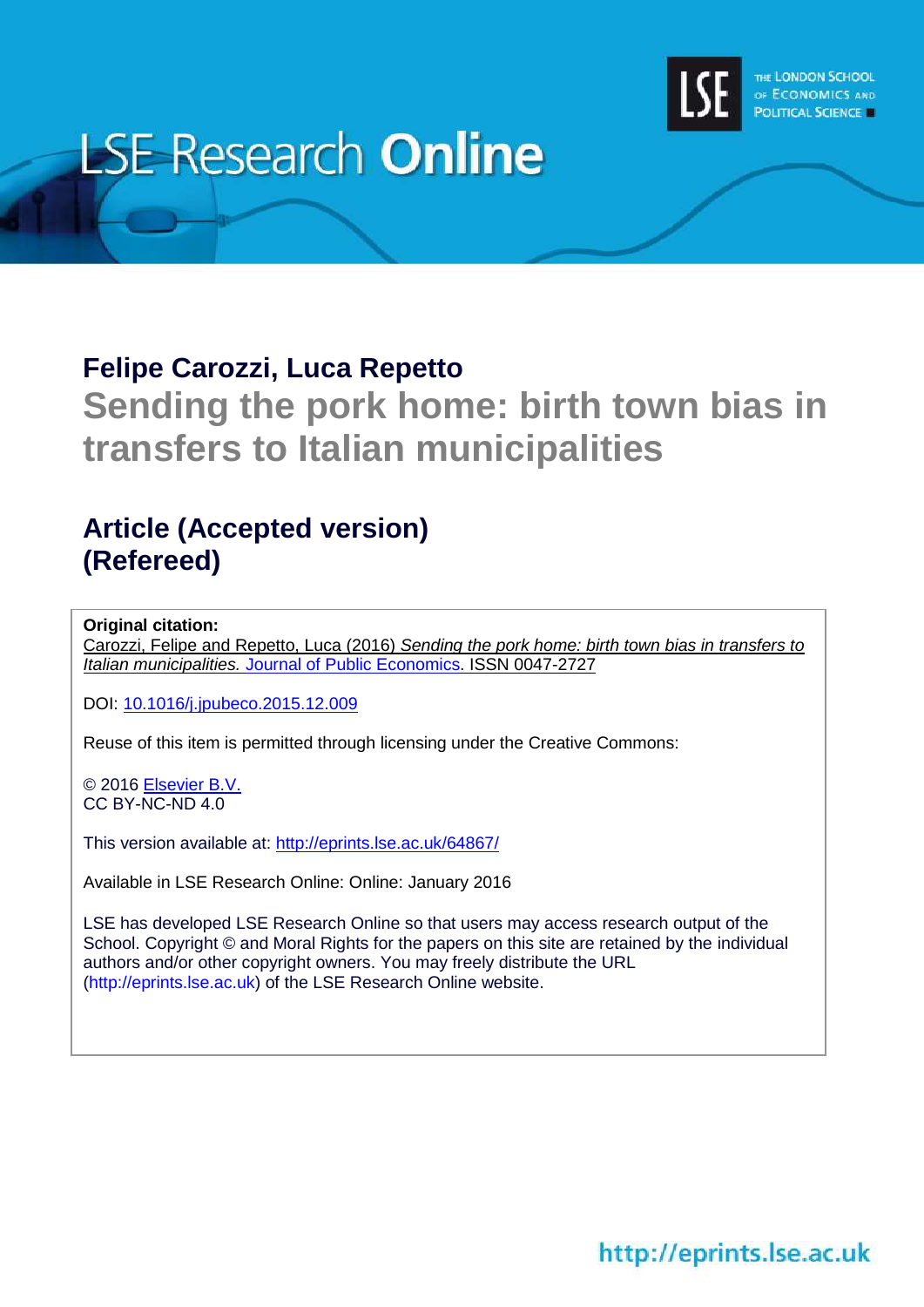### Sending the Pork Home: Birth Town Bias in Transfers to Italian Municipalities

Felipe Carozzi∗

London School of Economics and Political Science

Luca Repetto∗∗ Uppsala University

#### Abstract

We ask whether the birthplaces of Italian members of Parliament are favoured in the allocation of central government transfers. Using a panel of municipalities for the years between 1994 and 2006, we find that municipal governments of legislators' birth towns receive larger transfers per capita. Exploiting variation in birthplaces induced by parliamentary turnover for estimation, we find that this effect is driven by legislators who were born in a town outside their district of election. As a result, we argue that our findings cannot be a consequence of re-election incentives, the usual motivation for pork-barrel policies in the literature. Rather, politicians may be pursuing other personal motives. In line with this hypothesis, we find that the birth town bias essentially disappears when legislative elections are near. We explore several possible mechanisms behind our results by matching parliamentarians to a detailed dataset on local level administrators.

Keywords: Pork-barrel politics; distributive policies; careers in politics; political economy JEL classification: H5; H720; H770; D720

#### 1. Introduction

In parliamentary systems elected representatives often have power to affect resource allocations to favour their preferred areas or projects, a practice known as pork-barrel. In particular, in single member district systems, it is common to find legislators targeting their district of election. The importance of this behaviour is difficult to quantify in this context because it potentially involves all members of Parliament and, consequently, all districts. Furthermore, it is unclear whether favouring a particular area is a source of concern since it is typically the district that the legislator has been elected to represent that benefits from these extra resources.<sup>1</sup>

<sup>∗</sup>Address: Dept. of Geography and the Environment. London School of Economics. Houghton Street. London WC2A 2AE. Email: F.Carozzi@lse.ac.uk

<sup>∗∗</sup>Address: Department of Economics, Uppsala University, Box 513, SE-751 20 Uppsala, Sweden, corresponding author. Email: luca.repetto@nek.uu.se

<sup>&</sup>lt;sup>1</sup>[Weingast, Shepsle and Johnsen](#page-27-0) [\(1981\)](#page-27-0), however, notice that when benefits are linked to a geographical area but costs are spread across the nation via taxation, district representatives may choose an inefficiently high level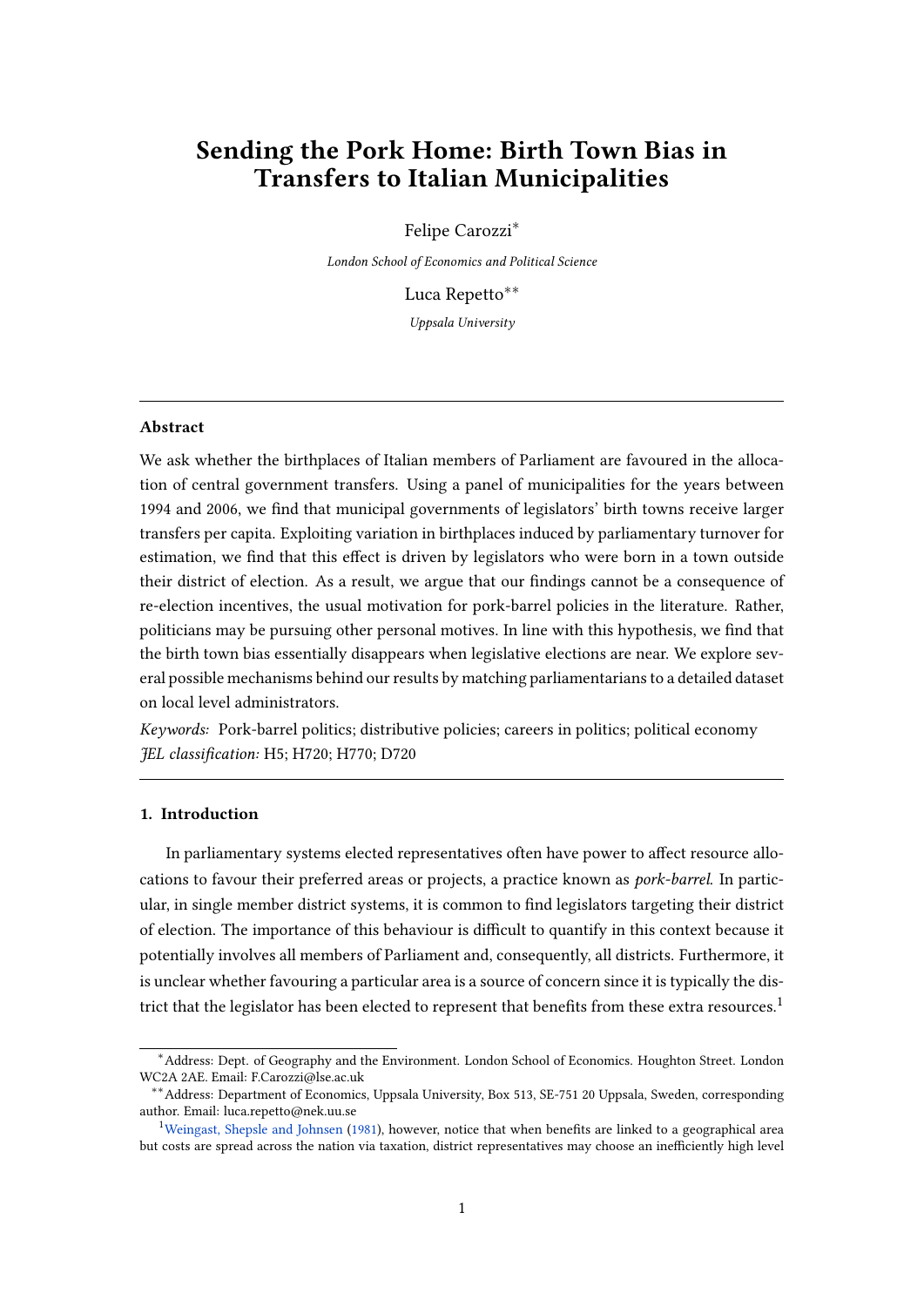Identifying empirically pork-barrel transfers to geographical areas presents some challenges. Given that district boundaries are generally drawn so that all districts have the same population, there is usually no variation in the strength of the connection between districts and the body that decides how funds are allocated. Empirical analyses of pork-barrel politics typically use expenditure or investment data at the electoral district level and rely on either (i) differences in some measure of influence of representatives such as seniority or the number of individual votes received [\(Golden and Picci,](#page-27-1) [2008\)](#page-27-1), (ii) over representation of certain districts relative to their population (see [Atlas et al.](#page-26-0) [1995](#page-26-0) or [Knight](#page-27-2) [2008](#page-27-2) for the US case), (iii) comparing representatives who have reached their term limit with those instead seeking re-election [\(Aidt](#page-26-1) [and Shvets,](#page-26-1) [2012\)](#page-26-1).

In contrast, in this paper we use changes in the distribution of legislators' birthplaces and expenditure data disaggregated at the municipal level to study whether Italian members of Parliament send additional funds to their birthplace while in office. Using expenditure data at a more disaggregated level than electoral districts provides us with a rich source of variation to identify pork-barrel politics. More importantly, this level of detail allows us to understand whether this behaviour seeks to favour voters or to pursue other personal benefits for the politician that are not aligned with those of her district. To this end, we exploit the fact that the birthplace of roughly half of Italian members of Parliament lies outside their electoral district.

The institutional setting in Italy, discussed in section [2,](#page-5-0) is ideal for studying pork-barrel at the municipal level. Public transfers in Italy account for as much as one quarter of the financial needs of the 8,101 municipal administrations, and their distribution is a matter of discussion and negotiation in Parliament. Even if objective criteria for allocation are established by law, elected representatives have the possibility to divert resources towards specific targets for electoral, partisan or other reasons. The way in which these incentives translate into geographical distributions of funds depends, among other things, on electoral rules [\(Lizzeri and Persico,](#page-27-3) [2001\)](#page-27-3). After the 1994 reform, Italy moved to a single member district system, which stayed in place for the subsequent three elections.<sup>2</sup> Members of Parliament in majoritarian systems are typically re-elected within the same district, so elected representatives have strong incentives to please voters in this district [\(Gagliarducci, Nannicini and Naticchioni,](#page-27-4) [2011\)](#page-27-4). We use the fact that Italy had a single member district system in the 1994-2006 period to isolate re-election incentives from other motives that may be driving the allocation of pork-barrel spending to municipalities.

In our sample period, Italian municipalities are grouped into 232 electoral districts for the Senate and 475 for the House, each electing only one representative. If the winner of one of these races is born in a municipality that belongs to her district of election, we classify this

of spending because they do not internalise the costs on other districts. [Battaglini and Coate](#page-26-2) [\(2007\)](#page-26-2) point out that, in a dynamic model, this is true only under certain conditions.

<sup>&</sup>lt;sup>2</sup>More precisely, the system, promptly baptised "Minotaur" for its dual nature, prescribed that three quarters of the seats were allocated via single member districts and one quarter proportionally.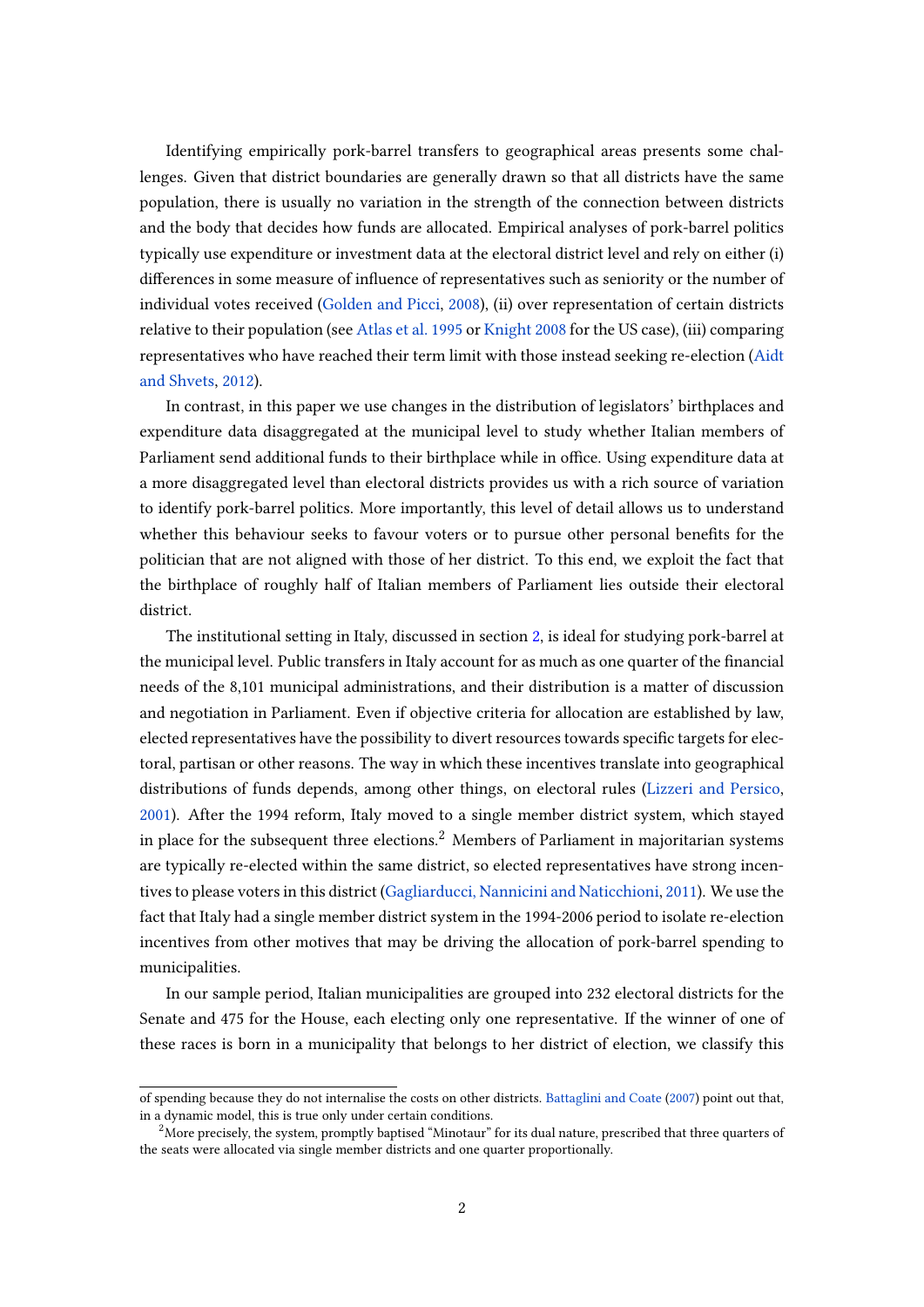municipality as having an internal connection. Instead, if the winner is born in a municipality that does not belong to this district, this municipality has an *external* connection. This classification is useful because a politician generating an external connection with Parliament has no direct re-election interest in increasing the transfers to her birthplace, since her electoral base is elsewhere. Clearly, the same argument does not apply to the case of internal connections.

We collect data on central government transfers to municipalities for the years 1994 to 2006 to test whether connected towns receive more transfers. The fact that some towns are the birthplace of a legislator and some are not generates cross-sectional variation in the strength of the link with the Parliament that can be used for estimation. $^3$  In addition, parliamentary turnover generates longitudinal variation in the connection status of some municipalities, which allows us to include fixed effects. In our baseline estimates, identification of the effect of having a connection in Parliament is then obtained by comparing the same town when it is connected and when it is not, thus removing all fixed unobservable municipal-level factors.

In section [4](#page-8-0) we show that municipalities with an external connection receive yearly roughly 2% more transfers per capita than other municipalities, while no increase is found for internal connections. Over a legislature, this amounts to about 1 million Euro for a municipality of 50,000 inhabitants. This result cannot be explained by re-election incentives alone because, by definition, the municipality of birth of external politicians lies outside their electoral district. Given that these incentives have been the typical explanation given for distributional policies in the literature, documenting that pork-barrel spending can arise for other reasons is one of the main contributions of this paper. We find no effect for internal connections even if, for them, the municipality of birth is part of their electorate.

One reason explaining the discrepancy in our results between externals and internals is related to the trade-off between favouring their district – hence helping their re-election chances  $-$  and securing transfers to their town of birth for personal reasons.<sup>4</sup> In order to provide evidence of this trade-off, we study how the birth town bias varies across the electoral cycle. Electoral incentives for parliamentarians should be stronger when legislative elections approach (and voters' attention increases). Hence, politicians seeking to be re-elected in Parliament may decide to reduce the amount of bias in transfers to their birth town in years close to elections. Indeed, we find that the birth town bias essentially disappears when legislative elections are near.

This trade-off may also be different for internal and external politicians. Internal politicians are more likely to have local level experience - as, for instance, town mayors or council members - while externals have more parliamentary and government experience, and are generally national party members. Moreover, by definition the birthplace of internals is surrounded by other municipalities that also belong to the politician's district. As a consequence, internal politicians may have weaker incentives to favour their town over others, since they are

 $3$ Throughout the paper we use the words town and municipality interchangeably.

<sup>&</sup>lt;sup>4</sup>This trade-off can be framed within the career concerns model by [Persson and Tabellini](#page-27-5) [\(2002\)](#page-27-5) in which politicians have to choose between providing a public good to the constituency and extracting personal rents.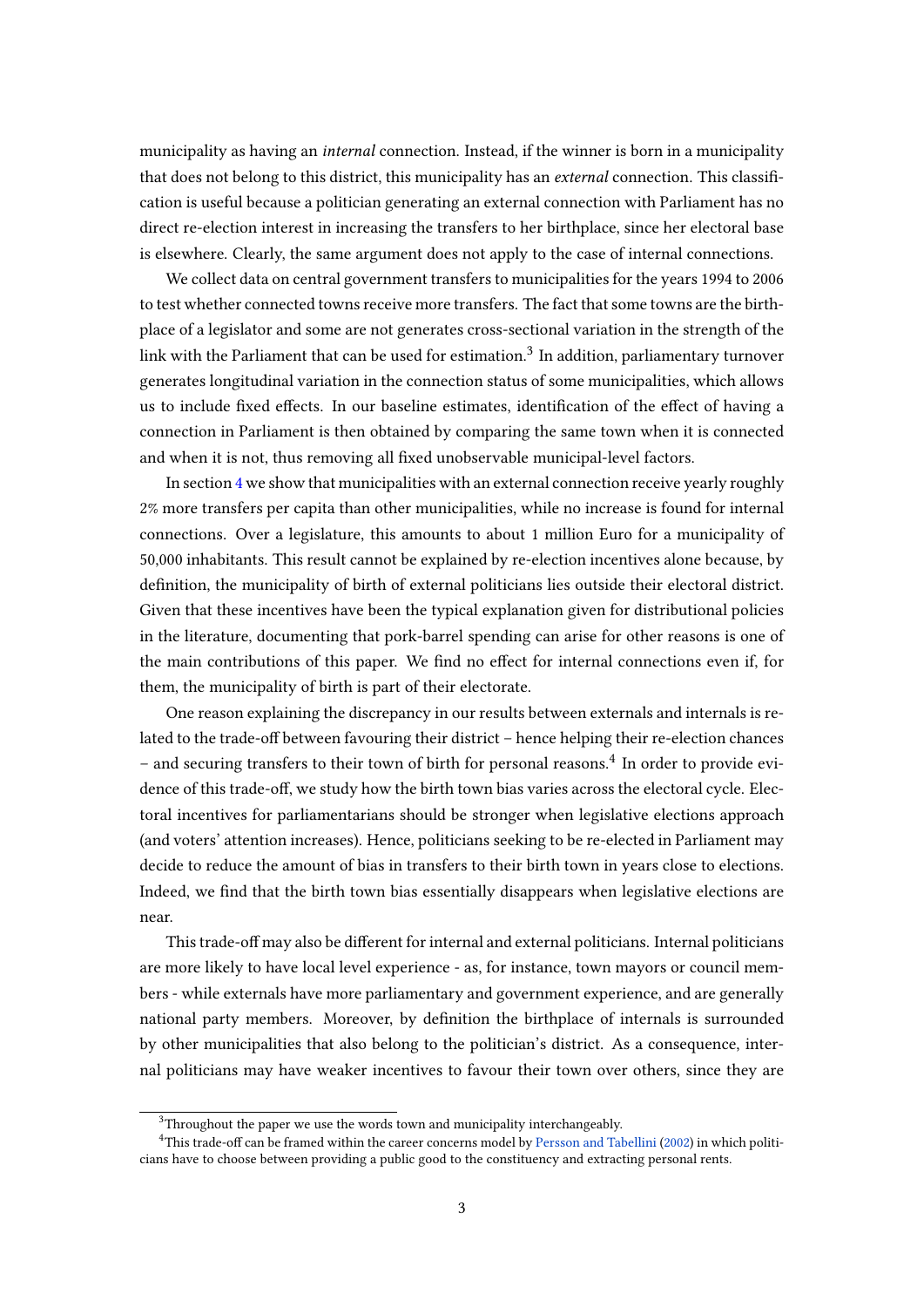subject to stricter voters' control and are already well established local figures. On the other hand, these issues play less of a role for externals, whose birth town is outside their district of election.

In Section [5](#page-18-0) we consider several possible explanations for the fact that municipalities with an external connection in Parliament receive more transfers. A career in Parliament is not the only goal of a politician and this is especially true in Italy, where turnover often exceeds 50 percent. Politicians might use transfers to their birth town as a way to improve their prospects of a career in the local administration after serving in Congress. We identify those parliamentarians who ran for office in their birthplace after exiting Parliament, and test whether these connections generate larger increases in transfers. An external connection through a politician later having a post-congressional career at the local level is associated with 11.9 more Euros per capita each year to the municipality of birth relative to other externals. No additional effect is found in the case of internals. In fact, using transfers as a way to become more popular might be especially relevant for external politicians who, being less known locally, have stronger incentives to show interest in the birth town. On the other hand, internals have less to win and more to lose. They have less to win because they usually have substantially more experience at the local level and do not need to obtain more notoriety; and they have more to lose because voters from neighbouring towns might punish favouring the birth town over others in the district.

We then explore whether birth town bias is due to the presence of personal connections in the municipality of birth. One of these connections arises when the local mayor and the parliamentarian belong to the same party. In this case, members of the Parliament may follow party guidelines and divert money to their birthplaces when they are aligned. We find that internal connections with an aligned mayor are associated with substantially more transfers to their birth town, whereas for externals the evidence is much weaker. Another type of personal connection is generated when the family or friends of an elected representative live in the birth town. In an attempt to capture these links, we test whether connected towns whose mayor shares the last name with a member of the Parliament receive more transfers than other municipalities, finding no evidence supporting this hypothesis.

Finally, we run a series of placebos and robustness checks in section [6](#page-22-0) to assess the validity of our results. We construct dummies analogous to the ones used for our main specification but which capture connections that should, in principle, have no effect on transfers. Specifically, we first use an indicator for the municipality being the birthplace of a runner-up in one of the district elections. Then, we do the same for members of the regional (as opposed to national) Parliament and confirm that, as expected, none of those connections yields extra transfers. We interpret these results as evidence that our findings are not driven by confounding factors correlated with the connection status of municipalities. The Online Appendix includes a series of additional estimates which underline the robustness of our findings.

Our results suggest that, overall, politicians' decisions are shaped by motives that extend beyond being re-elected. In this sense, our work is an empirical contribution to the litera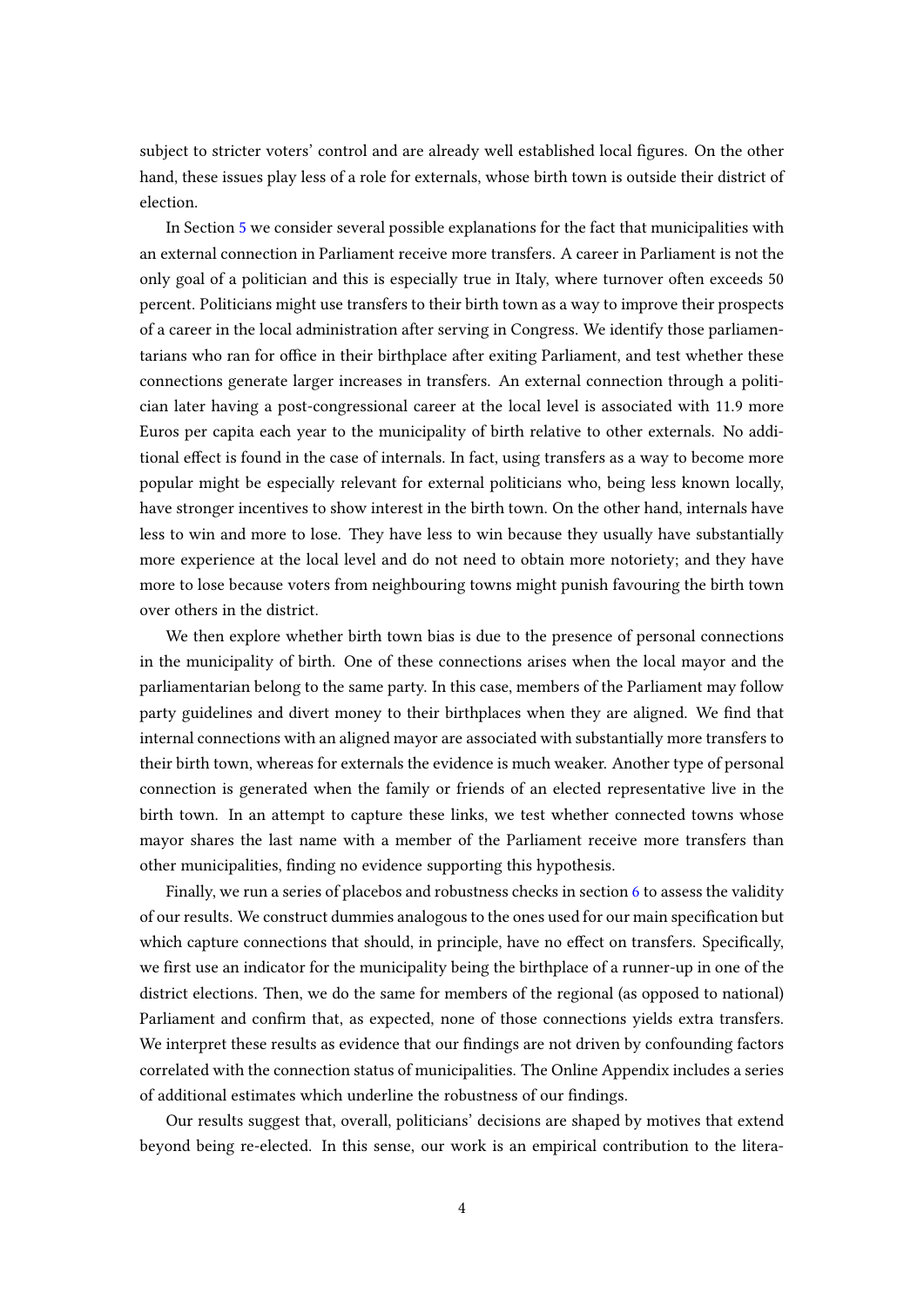ture on the determinants of politicians' decisions. Traditional models assume that re-election concerns [\(Downs,](#page-26-3) [1957\)](#page-26-3) or policy preferences [\(Wittman,](#page-27-6) [1983\)](#page-27-6) are the main drivers of politicians' decisions. Recently, however, [Diermeier, Keane and Merlo](#page-26-4) [\(2005\)](#page-26-4) and [Keane and Merlo](#page-27-7) [\(2010\)](#page-27-7) emphasize that the political career is a long process of which serving in Parliament is only a step. Because politicians are rational economic agents, they make career decisions by comparing alternative choices. Members of Parliament typically come from the national party ranks, local politics or the private sector, and similarly may return to one of these occupations after office or to continue working elsewhere. The choices they make are therefore inherently forward-looking, as serving in Congress and actions as a legislator may affect future career prospects. Our empirical results, hence, provide reduced-form evidence on the importance of personal motives in representatives' decisions while in office.

#### <span id="page-5-0"></span>2. The Italian institutional setting

#### 2.1. Municipalities

At the time of the 2001 Census, Italy had 8,101 municipalities (comuni). The main sources of revenue for municipal governments are transfers from the national and regional governments, in order to cover part of their running costs and investment projects, tax collection, building permits, provision of public services and fees. The mayor is the head of the municipal committee (Giunta, the executive body), and is also part of the town council (Consiglio comunale), which has legislative powers. Municipalities are grouped into 110 provinces and 20 regions, the most important sub-national administrative units. Five of them are granted special powers due to their peculiar nature: Valle d'Aosta, Trentino-Alto Adige, Friuli-Venezia Giulia (which are all bordering foreign countries and home to language minorities) and the two islands, Sardegna and Sicilia.

#### 2.2. The Parliament and the allocation of transfers

The national Parliament is composed of 945 elected legislators and is one of the largest in the world. The lower house, (Camera dei Deputati) has 630 representatives, while the Senate  $(Senato)$  is smaller with just 315. A complete legislature lasts for five years although it is not uncommon that a government crisis results in new elections being held beforehand. In fact, in the 1994-2006 period of our sample there was one incomplete legislature that lasted for two years (1994-1996) and two complete ones (1996-2001 and 2001-2006).

The part of state transfers to municipalities that covers ordinary running costs is determined by law on the basis of municipality's population, surface and density, age composition, previous expenses and the presence or not of a military base (see Decreto Legislativo n.  $504/1992$ ). Another part is meant to finance expenses for public works of primary socioeconomic interest and to foster convergence of under-endowed municipalities and is arguably more discretionary.

The mentioned legal criteria specify guidelines for determining the transfers each municipality is entitled to, but the effective amount is determined every year in the budget law and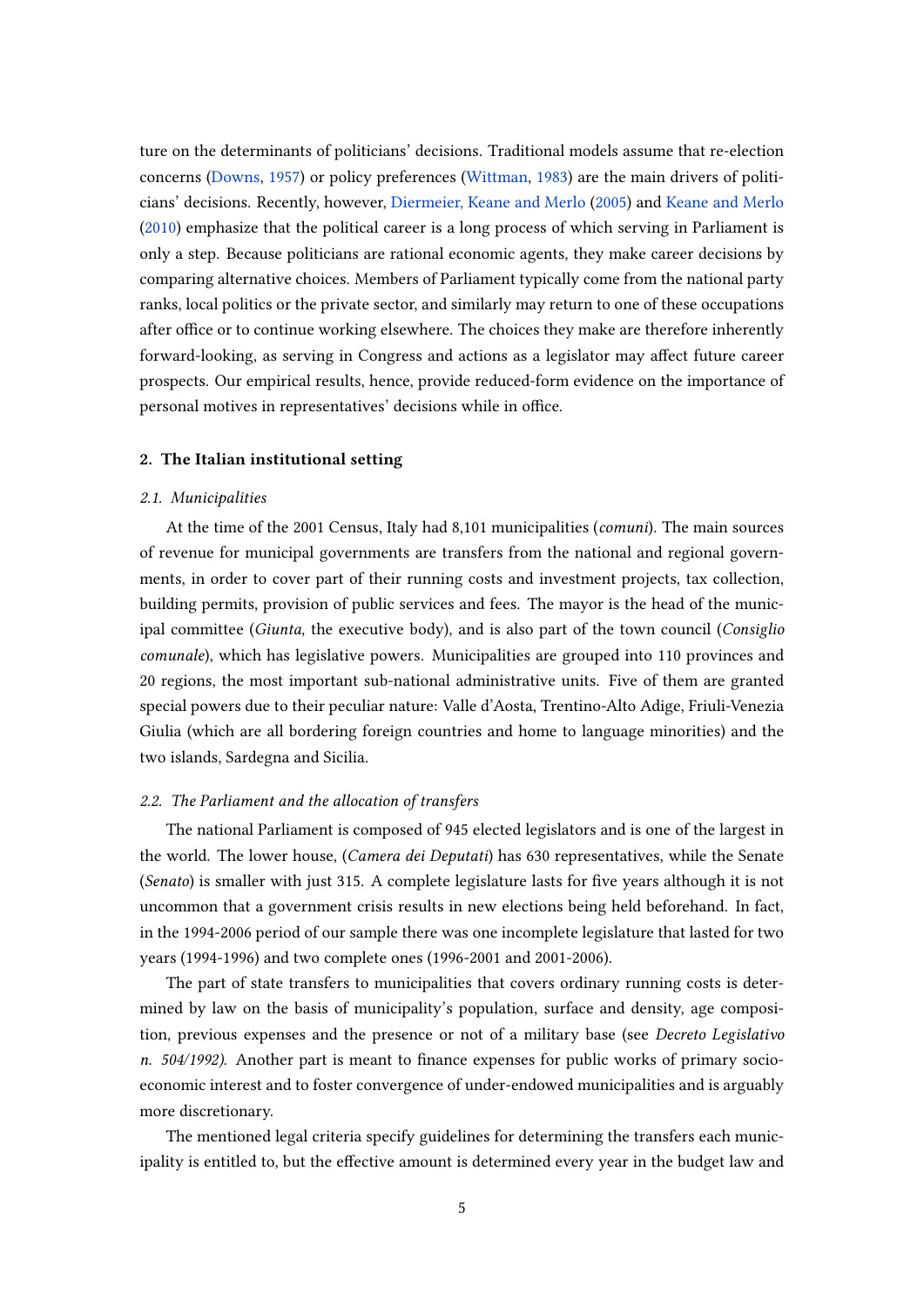approved by the Parliament in the last days of December. This law details the total amount and destination of public spending, and sparks an intense debate both in the Parliament and press during the whole time between discussion and approval. The budgetary process has been repeatedly questioned both from the press and the political world itself mostly because parliamentarians often sponsor the allocation of additional government transfers to finance personal projects at the local level.<sup>5</sup>

#### 2.3. The electoral law

In 1993, a major reform changed the Italian electoral regime. The open-list proportional system that was in place since 1948 was replaced with a mix of proportional and majoritarian. Three-quarters of the seats (475 for the *Camera* and 232 for the *Senato*) were assigned via single member districts, each choosing one legislator, and the remaining quarter was assigned on a proportional basis. This setup was only in place for the elections of 1994, 1996 and 2001. In 2005 a reform modified the system again and Italy moved to closed list proportional under which the last elections of 2006, 2008, and 2012 took place. For reasons that will become clear later, our sample is limited to the period 1994-2006 in which the single member district system was in place.<sup>6</sup>

#### <span id="page-6-0"></span>3. Data

#### 3.1. Transfers to municipalities

Transferring resources to municipalities is the responsibility of the Italian Ministry of Internal Affairs, and disaggregated data are available at the Ministry's website. Valle d'Aosta, Trentino-Alto Adige, Friuli-Venezia Giulia are special autonomous regions and the funding of their municipalities follows different rules. For this reason, we exclude municipalities in those regions from our analysis. We also exclude the capital, Rome.<sup>7</sup> This leaves us with a dataset of 15 ordinary regions plus Sardinia and Sicily, containing a total of 7,470 municipalities in 1994.

Transfers are divided into current transfers, intended to cover basic running costs, and capital transfers, destined to finance investments. The aggregate amount of government transfers has declined over time, and in 2005 it accounted for slightly more than 12 billion Euros (0.8% of GDP). Looking at the distribution of transfers across municipalities reveals substantial heterogeneity, even in per capita terms. Municipalities in mountainous and southern areas receive more money per capita, whereas in the north and especially in the river Po valley transfers are lower (see the Online Appendix for a detailed map). Determinants of this heterogeneity are

<sup>&</sup>lt;sup>5</sup>The fact that the budget law was used by politicians to pass various pork-barrel projects has been a well known fact for decades. Once a former prime minister, Massimo D'Alema, described this process in these terms: "The Parliament becomes the most squalid suq [a bazaar] at the moment of assigning funds in the budget law".

 $^6$ Single member district systems are generally regarded as favouring the individual profiles of parliamentarians, and this was also the case in Italy [\(Cotta and Verzichelli,](#page-26-5) [2007\)](#page-26-5).

 $^7$ Rome, together with a few other large municipalities, are always the birth town of at least one parliamentarian, so that their connection status has no variation over time.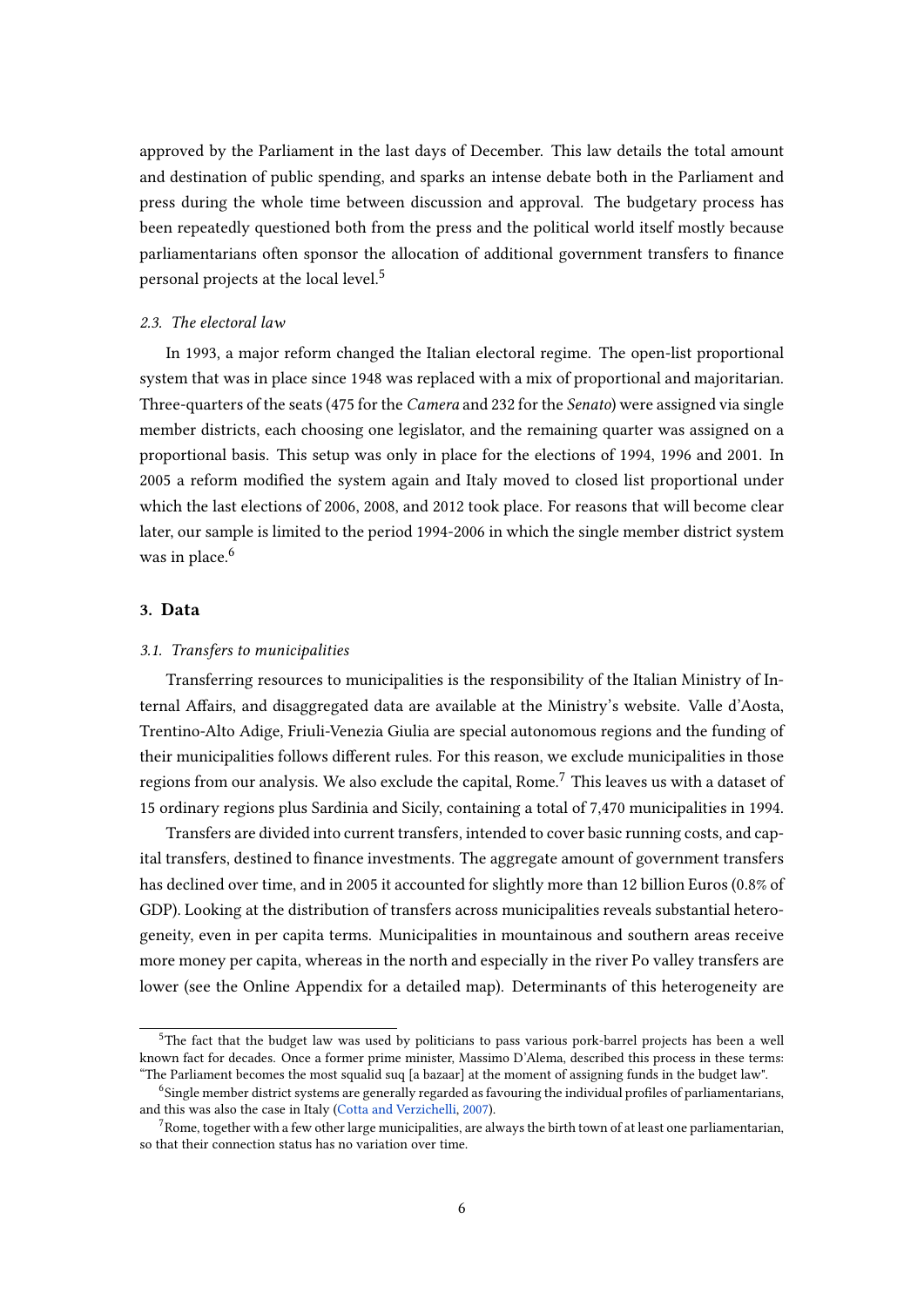in large part population density and economic development differences, and some areas also benefit from higher benefits to cover costs for national interest infrastructures.

The dependent variable we use in the empirical analysis is total transfers, excluding past mortgage payments, in 2005 Euros per capita. Mortgage payments are excluded because they are funds that the central government sends to municipalities to pay instalments of old mortgages, taken before 1992. These transfers represent a small fraction of the total and are not manipulable.

#### 3.2. Data on representatives and local level politicians

We also gathered information on all members of the national Parliament for the 1994-2006 period. Information on birthplace, date of birth and party is complemented with personal characteristics of politicians from [Gagliarducci, Nannicini and Naticchioni](#page-26-6) [\(2010\)](#page-26-6). Data on candidates from each of the electoral districts in Italy and their electoral outcomes are obtained from election data provided by the Ministry of Internal Affairs. The Ministry of Internal Affairs also provides information on anyone who has been elected for public office at the sub-national level since 1985, including date and place of birth, party membership, education and other basic personal characteristics. From this source we obtain data on all elected representatives at the local level the 1985-2014 period.

In the Online Appendix we report a map with the geographic distribution of birthplaces of parliamentarians elected in 1996. A large number is from the capital, Rome, and, not surprisingly, from other large cities like Turin, Milan, Genoa or Naples. Still, there are several smaller municipalities which are also connected to Parliament.

#### 3.3. Other political and geographical variables

Geographical, demographic and economic characteristics are important to determine the amount of transfers the state decides to allocate to each municipality. In our analysis we control for these factors using information on population, surface and density of the municipality and altitude of the city centre. We also use an indicator for the presence of a military base. In order to control for the political orientation of voters in each municipality, we also collect data on the vote share received by the national government coalition at the municipal level plus information on the party of the mayor. More details on data sources are provided in the Appendix.

#### 3.4. Descriptive Statistics

Panel A of table [1](#page-9-0) presents a series of characteristics of the municipalities in the sample, grouped by legislature. Municipalities are small (around 7,000 inhabitants on average), with a mean surface of a little more than 40 km<sup>2</sup> and a slowly increasing population density that reached 248.2 inhabitants per square kilometre in the 2001 legislature. About 6.5% of municipalities have, on average, at least one connection with Parliament.

Panel B reports descriptives for all members of the Italian Parliament, divided in internals those who were elected in a district that includes the birth town - externals, who were elected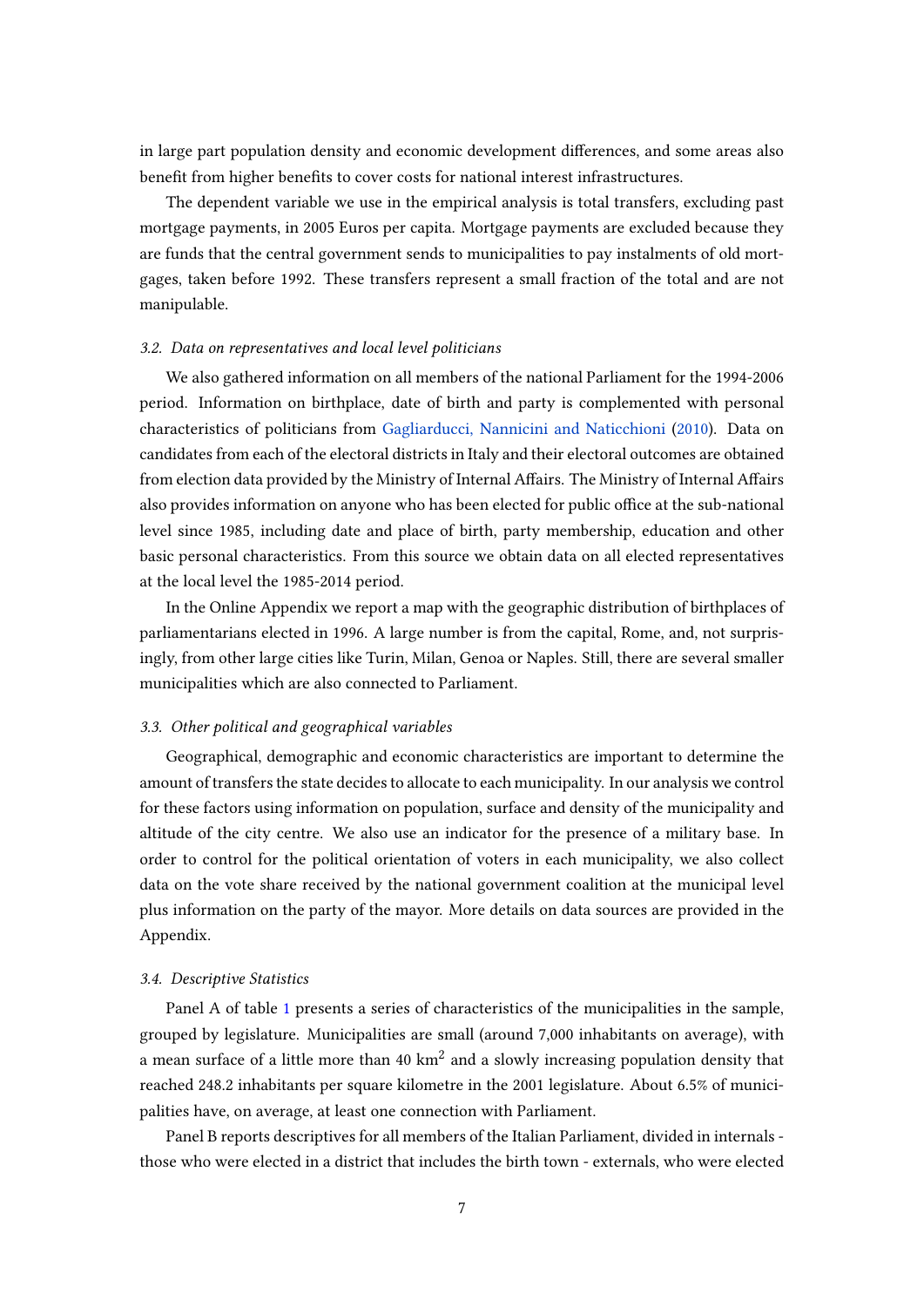in a district that does not include their birth town - and proportionally elected parliamentarians. Members of the Parliament are relatively old (around 50 years old on average), predominantly men and well paid, with an average gross income of above 110,000 Euros. Self-reported information on political careers pins down one important difference between internals and externals: the former are more likely to be politicians with a long standing experience at the local level, either as elected officials or as members of the party structure.<sup>8</sup> On the other hand, externals are more likely to be national level figures: besides being 8.5 percent more likely to have been national party member in the past, they also have more experience in the Parliament (0.6 more years on average) and are 1.8% more likely to have been members of the national government.

#### <span id="page-8-0"></span>4. Empirical analysis

Parliamentarians seeking re-election are typically thought to have incentives to divert public resources to their district. But they may also have an interest in distributing these resources unevenly inside the district, for example by reserving a special treatment to their municipality of birth. After elections, politicians may retain links with their birthplace – for example through acquaintances, relatives, or party colleagues – that can affect their behaviour in office  $9$ 

The main objective of this section is to study empirically whether politicians favour their birthplaces in the allocation of transfers. Given that the relationship between a politician and her birthplace may differ if this municipality lies within the district of election or not, we need to take this into account in our analysis. An internal politician, who is elected in a district that includes her municipality of birth, may have a birth town bias because voters there are part of her electorate. But for an external politician, for whom the birthplace lies outside the district of election, this is not necessarily the case because none of her voters live there.

We define a municipality as connected if it is the birthplace of a member of Parliament. Specifically, a municipality has an internal, external or proportional connection if it is the birthplace of an internal, external or proportionally elected legislator currently in office. For each municipality *i* and year *t*, we define three indicators, *ext.* connect<sub>it</sub>, int. connect<sub>it</sub> and prop. connect<sub>it</sub> that take value one if the town has an external, an internal or a proportional connection, respectively. We then test whether these variables affect the amount of transfers per capita received by a municipality.

Both longitudinal and cross sectional variation in these connection indicators can be used for estimation. Once we control for the population thresholds specified in the law regulating transfers, a simple cross-sectional comparison reveals that connected towns receive, on aver-

 ${}^{8}$ The data are taken from [Gagliarducci, Nannicini and Naticchioni](#page-26-6) [\(2010\)](#page-26-6) who define national party members as "members of the directive board of the party at the national level" and, instead, local party members as "members of the directive board of the party at the local level".

<sup>9</sup> For example, [Marangoni and Tronconi](#page-27-8) [\(2011\)](#page-27-8) show that Italian legislators elected in their district of birth tend to sponsor more bills concerning this district than other parliamentarians.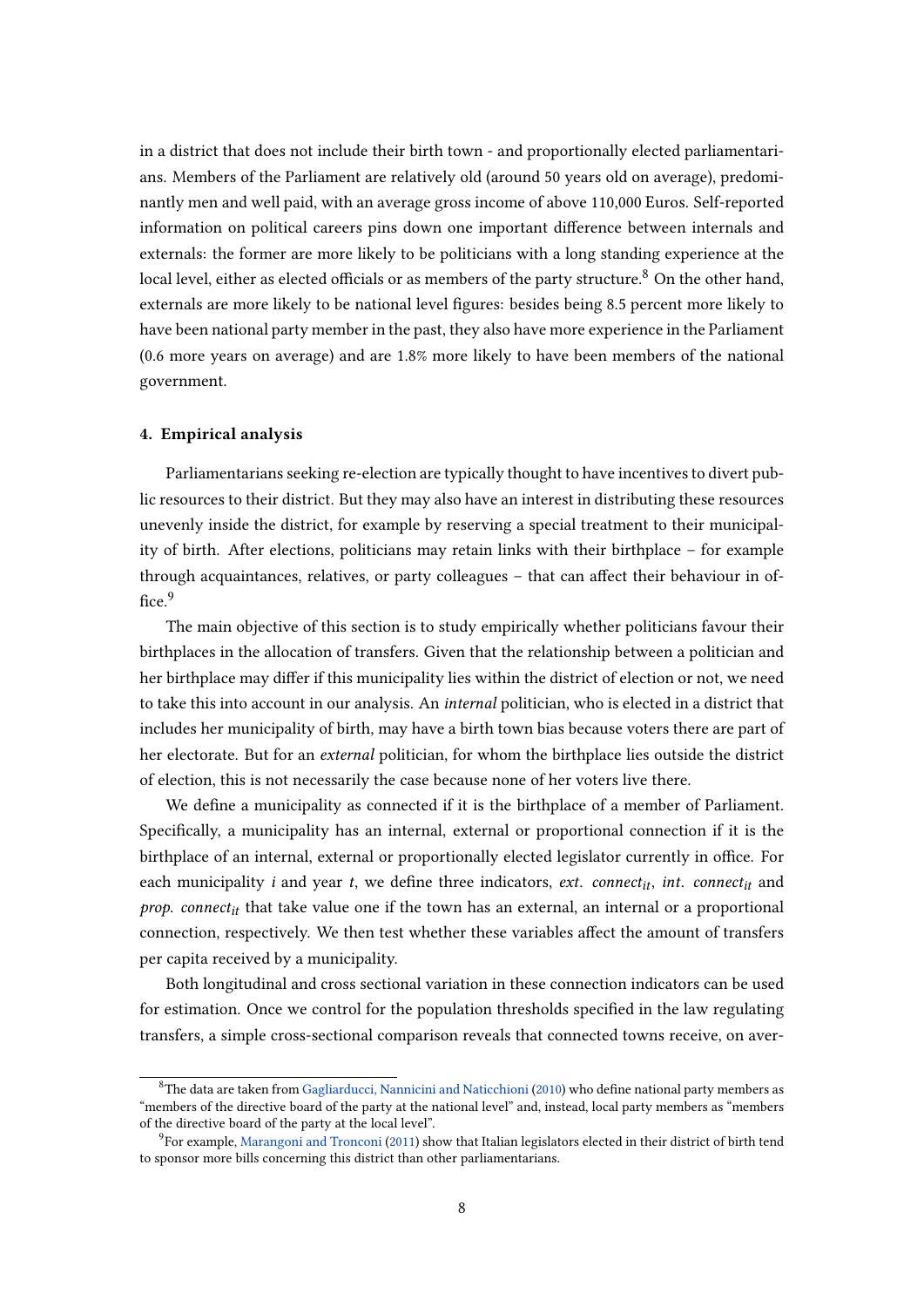<span id="page-9-0"></span>

| DESCRIPTIVE STATISTICS FOR MUNICIPALITIES AND PARLIAMENTARIANS |                  |                  |           |         |  |
|----------------------------------------------------------------|------------------|------------------|-----------|---------|--|
|                                                                | 1994-1995        | 1996-2000        | 2001-2005 |         |  |
| <b>Panel A: Municipalities</b>                                 |                  |                  |           |         |  |
| Population                                                     | 6944.1           | 6963.6           | 7058.3    |         |  |
|                                                                | (29510.7)        | (28855.8)        | (28429.5) |         |  |
| Transfers p.c.                                                 | 226.8            | 208.7            | 248.2     |         |  |
|                                                                | (249.1)          | (124.3)          | (129.5)   |         |  |
| Surface (km2)                                                  | 41.5             | 43.6             | 44.3      |         |  |
|                                                                | (274.9)          | (315.5)          | (318.9)   |         |  |
| Pop. density                                                   | 283.8            | 287.6            | 294.8     |         |  |
|                                                                | (642.1)          | (641.3)          | (646.9)   |         |  |
| Municipalities with at least 1 repr $(\%)$                     | 6.5              | 6.4              | 6.3       |         |  |
|                                                                | (24.7)           | (24.5)           | (24.2)    |         |  |
| Observations                                                   | 7467             | 7467             | 7463      |         |  |
|                                                                | <b>Internals</b> | <b>Externals</b> | Prop.     | Int-ext |  |
| <b>Panel B: Parliamentarians</b>                               |                  |                  |           |         |  |
| Age                                                            | 49.8             | 50.8             | 50.5      | $-1.0$  |  |
|                                                                | 9.2              | 9.9              | 9.5       | 0.4     |  |
| Male $(\%)$                                                    | 92.6             | 90.4             | 80.6      | 2.2     |  |
|                                                                | 26.1             | 29.4             | 39.6      | 1.2     |  |
| College or higher $(\%)$                                       | 69.4             | 71.0             | 71.3      | $-1.7$  |  |
|                                                                | 46.1             | 45.4             | 45.3      | 2.0     |  |
| Income (thousand Euros)                                        | 114.2            | 119.7            | 113.2     | $-5.5$  |  |
|                                                                | 249.7            | 150.3            | 158.7     | 8.9     |  |
| Previous exp. in the Parliament (years)                        | 2.6              | 3.2              | 3.3       | $-0.6$  |  |
|                                                                | 4.4              | 5.1              | 5.5       | 0.2     |  |
| Previous exp. in the Government                                | 5.5              | 7.3              | 11.0      | $-1.8$  |  |
|                                                                | 22.9             | 26.1             | 31.3      | 1.1     |  |
| Previous exp. at the province level                            | 13.6             | 10.4             | 9.6       | 3.3     |  |
|                                                                | 34.3             | 30.5             | 29.5      | 1.4     |  |
| Previous exp. as mayor                                         | 18.0             | 8.9              | 10.5      | 9.0     |  |
|                                                                | 38.4             | 28.5             | 30.7      | 1.5     |  |
| Previous exp. as national party member                         | 17.6             | 26.1             | 24.3      | $-8.5$  |  |
|                                                                | 38.1             | 43.9             | 42.9      | 1.8     |  |
| Previous exp. as local party member                            | 29.3             | 24.5             | 26.6      | 4.8     |  |
|                                                                | 45.5             | 43.0             | 44.2      | 1.9     |  |
| Observations                                                   | 996              | 1122             | 704       | 2118    |  |
|                                                                |                  |                  |           |         |  |

TABLE 1 Descriptive statistics for municipalities and parliamentarians

l,

Notes: Panel A: averages taken over the legislature specified in the column headings (standard deviations in parentheses). The number of observations refers to the number of municipalities with non missing transfers in the first year of each legislature. Panel B: averages across the whole sample period (standard errors in parentheses), data from [Gagliarducci, Nannicini and Naticchioni](#page-26-6) [\(2010\)](#page-26-6). Income is gross declared average income, in thousand Euros. Previous local level or political experience is self reported. The number of observations in panel B refers to the number of parliamentarians in all legislatures and counts re-elected candidates as different ones.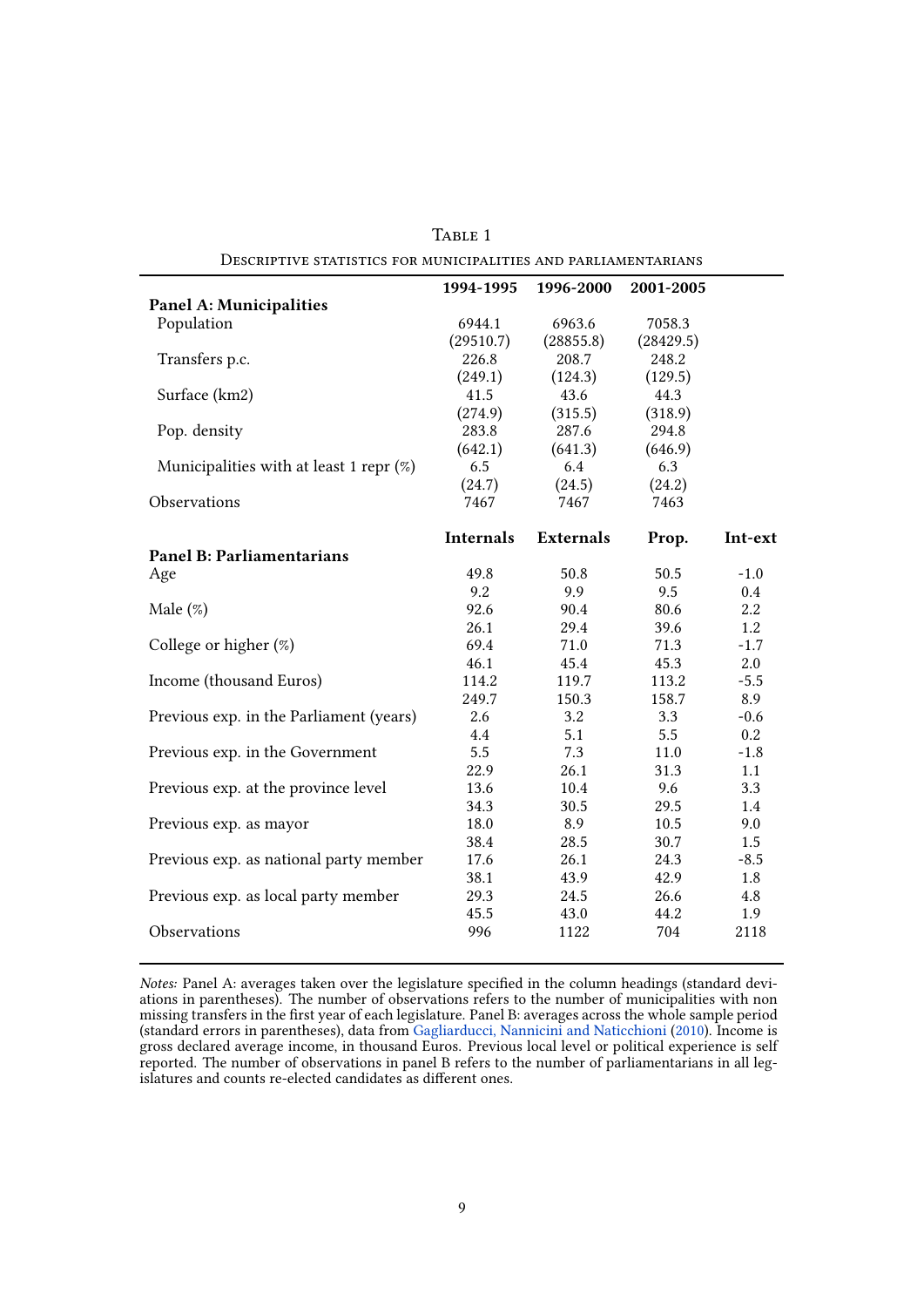age, 19 Euros per capita more transfers each year than unconnected towns, corresponding to 8% of the overall sample mean. Part of this difference, however, may simply capture differences in observable and unobservable municipal characteristics that correlate with being the birthplace of a parliamentarian. A better approach to identify the causal effect of being connected on transfers is to exploit longitudinal variation instead.

Longitudinal variation is induced by turnover in Parliament. After each election, about half of the Parliament is not re-elected and this changes the connection status of some municipalities. Variation induced by parliamentary turnover is likely to be exogenous relative to other determinants of municipal transfers. A panel fixed effect estimator is a natural choice in this setting, as it allows to control for any unobserved determinants of transfers that are time-invariant and exploits only time variation for identification. The identifying assumption is then that, after controlling for municipality and time effects, there are no time-varying unobserved determinants of transfers that are correlated with our three connection variables. This is the approach we follow below.<sup>10</sup>

#### 4.1. Baseline specification and results

In our baseline specification we consider a regression of government transfers per capita on three connection dummies, as defined above, and a set of controls:

<span id="page-10-0"></span>
$$
trans_{it} = \beta_1 ext. \ connect_{it-1} + \beta_2 int. \ connect_{it-1} + \beta_3 prop. \ connect_{it-1} + \delta' x_{it-1} + u_{it}, \quad (1)
$$

where  $\beta_1$  measures the extra yearly transfers per capita that a municipality receives on average for being the birth town of an external representative in the Parliament while  $\beta_2$  and  $\beta_3$  capture the effect for internal and proportional representatives, respectively. We use lags instead of contemporaneous values because transfers for  $t$  are determined in the budget law at the end of the previous year. As usual, x is a vector of controls,  $\delta$  is a conformable vector of parameters and  $u_{it}$  is a random disturbance term that comprises all the determinants of transfers that are unobserved.

The choice of controls is guided by the criteria for allocation of transfers to municipalities contained in the 1992 law we described in section [2.](#page-5-0) In particular, we include a third degree polynomial in population, a set of dummies for each population band, lagged population density, surface in hundreds of square hectometres, a dummy taking value one if the municipality has a military base and a dummy taking value one if the municipality is a province capital. We also include an indicator that equals one if the most voted party in the last parliamentary elections in municipality i belongs to the coalition governing at the national level. This variables

 $10$ Another possibility would be to compare birthplaces of candidates who won the district race by a small margin with birthplaces of close losers in a regression discontinuity design [\(Lee](#page-27-9) [2008,](#page-27-9) [Lee and Lemieux](#page-27-10) [2010\)](#page-27-10). Implementing an RDD in our case would be, however, problematic. First, the units of observation are municipalities and not politicians and often a municipality is the birthplace of both winners and losers. Second, finding close races that only involve internal or external candidates reduces the sample size to a point in which it is hard to draw any meaningful statistical inference.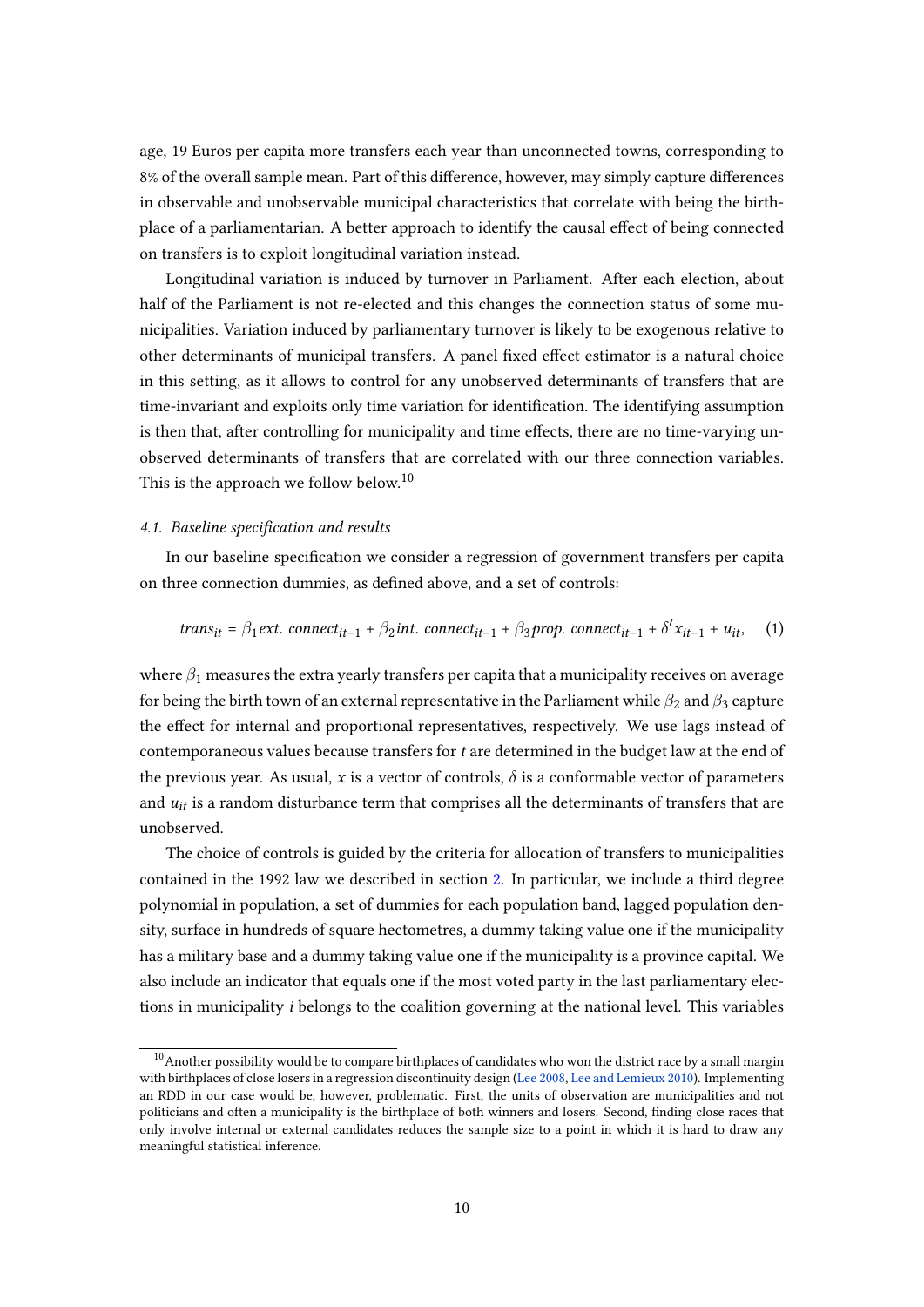is meant to control for the possibility that the majority coalition in the Parliament may decide to allocate additional transfers to municipalities that strongly supported them in the previous elections.

Depending on the specification, the disturbance term  $u_{it}$  is allowed to include year, region or year-region dummies in order to capture fixed or time-varying regional effects (e.g. differences between southern and northern regions or changes in political orientation as well as differences in business or political cycles). In most specifications we also include municipalityspecific fixed effects to capture time-invariant differences across municipalities. In these cases we use the longitudinal dimension of our dataset and use the within groups estimator. Identification of the coefficients of interest then comes from time variation in the connection dummies induced by parliamentary turnover alone.<sup>11</sup>

The inclusion of fixed effects allows us to control for determinants of transfers that are potentially correlated with having a connection. For example, some municipalities may have stronger local party structures which increase both their political clout and their chances of being the birthplace of a member of Parliament. Likewise, a municipality may be a cultural hub, receiving more funds for cultural matters and at the same time having both an increased civil society participation and a higher probability of being connected. Reverse causality could also be an issue if, for example, municipal governments that have historically received more transfers are more likely to place a local politician in the national party lists. These issues would be solved by the fixed effect specification under the assumption that the relevant confounding factors are fixed over the sample period.

In columns 1 to 4 of table [2](#page-13-0) we present estimation results with different sets of time, region and municipality dummies. Standard errors are clustered at the municipality level in all specifications. Column [1](#page-10-0) reports OLS estimates for equation 1 with year and region effects. We observe that externally connected towns are associated with 10.4 additional Euros per capita per year, whereas the effect of having an internal and proportional connection is positive but smaller. Nonetheless, when testing for equality of coefficients we cannot reject the null hypothesis of equality between the effects of externals and internals (p-value: 0.17) or the equality of externals and proportionals (p-value: 0.39).<sup>12</sup> Results in column 2-4 include municipality fixed effects plus different sets of time region, year and region-year dummies, to absorb common shocks and different regional trends in spending.

One potential issue with using the within-groups estimator in this context is that the connection dummies exhibit scarce longitudinal variation in the majority of municipalities. This is a consequence of two combined factors. In the first place, in the 1996 and 2001 elections around half of all legislators were re-elected, so the connection status of their municipality of

 $11$ In this case all time invariant controls are subsumed into the fixed effect and, hence, excluded from the estimation.

 $12A$  few cities are so large that had to be divided into several districts, so that defining a connection in such cases is potentially ambiguous. We address this issue by collapsing multiple districts into one that corresponds to the municipal boundaries. As a robustness check, we also ran all estimations again by dropping all multi-district cities, and results are unaffected.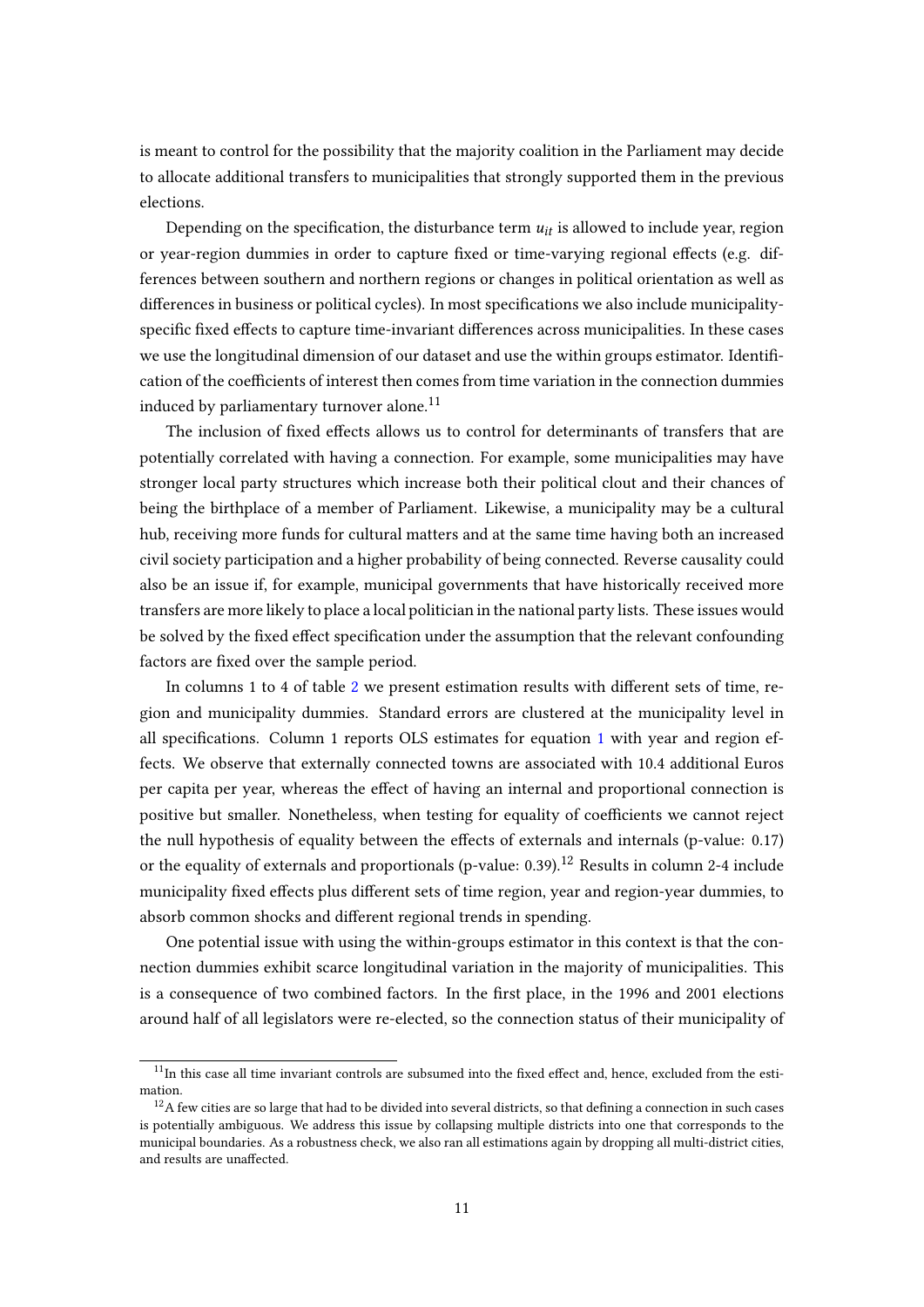birth was unchanged. Secondly, many medium and large cities such as Rome, Milan or Naples show no time variation in their connection status as they are always connected. The converse happens with the vast majority of small towns, which never are.

Despite the limited variability in the data, the within-groups estimator, in columns 2-4, delivers results that are qualitatively similar to OLS, although the point estimates are smaller. Specifically, having an external connection in Parliament is associated to additional yearly per capita transfers of roughly 4.8-5.6 Euros on average. This amounts to about 2.1-2.5% of the overall sample mean (equal to 227 Euro per capita) and 2.4-2.8% of the sample median in 2005, corresponding to a one million Euros increase in transfers over a full legislature for a small sized province capital (these calculations are for a 50,000 inhabitants city, such as Siena or Mantua).

Having an internal politician in Parliament does not seem to affect transfers significantly, as the coefficient for the internal connection is very close to zero. Proportional connections are, instead, positively associated with transfers but the coefficient is imprecisely estimated (this may be due to the fact that only one quarter of the Parliament is elected in the proportional quota). For the within groups estimates, the hypothesis of equality between the coefficient for internal and external connections finds little support, with p-values of 0.02, 0.05 and 0.10 in columns 2, 3 and 4, respectively. We interpret this result and the difference in point estimates as evidence of a different effect of internal and external connections. On the other hand, in the case of proportional and external connections we cannot reject the hypothesis of equality of coefficients (p-values range from  $0.4$  to above  $0.7$ ). We will come back to the interpretation of these coefficients later. $13$ 

To illustrate our results graphically, we also provide event study graphs in figure [1.](#page-13-1) We pool the three elections together and denote the year after a municipality receives an external connection as zero. The points in figure [1](#page-13-1) are averages of our main variable, transfers per capita, after year effects have been purged. To be consistent with out econometric specification we consider the lagged impact of external connections. Given that we only display longitudinal variation here, we have restricted the sample to municipalities that have some variation during the sample period in their connection status, hence excluding municipalities that have been always – or never – connected.

The leftmost and central panels in figure [1](#page-13-1) display, respectively, transfers for municipalities gaining or losing an external connection and after an election. Mean transfer for municipalities that remain unconnected are included for comparison purposes in the right panel. Preelection and post-election averages are indicated in dashed lines. While the yearly estimates are quite noisy we can observe that on average municipalities gaining a connection experience a substantial increase in transfers. Municipalities losing a connection experience a decrease in transfers which is, however, smaller in absolute terms. Finally, municipalities remaining

 $13$ For completeness, we also run the same regressions using, instead of binary indicators, a variable that counts the number of connections and a specification with dummies for having 1, 2-3 and 4 or more connections. Results are in line with our preferred specification and are available upon request.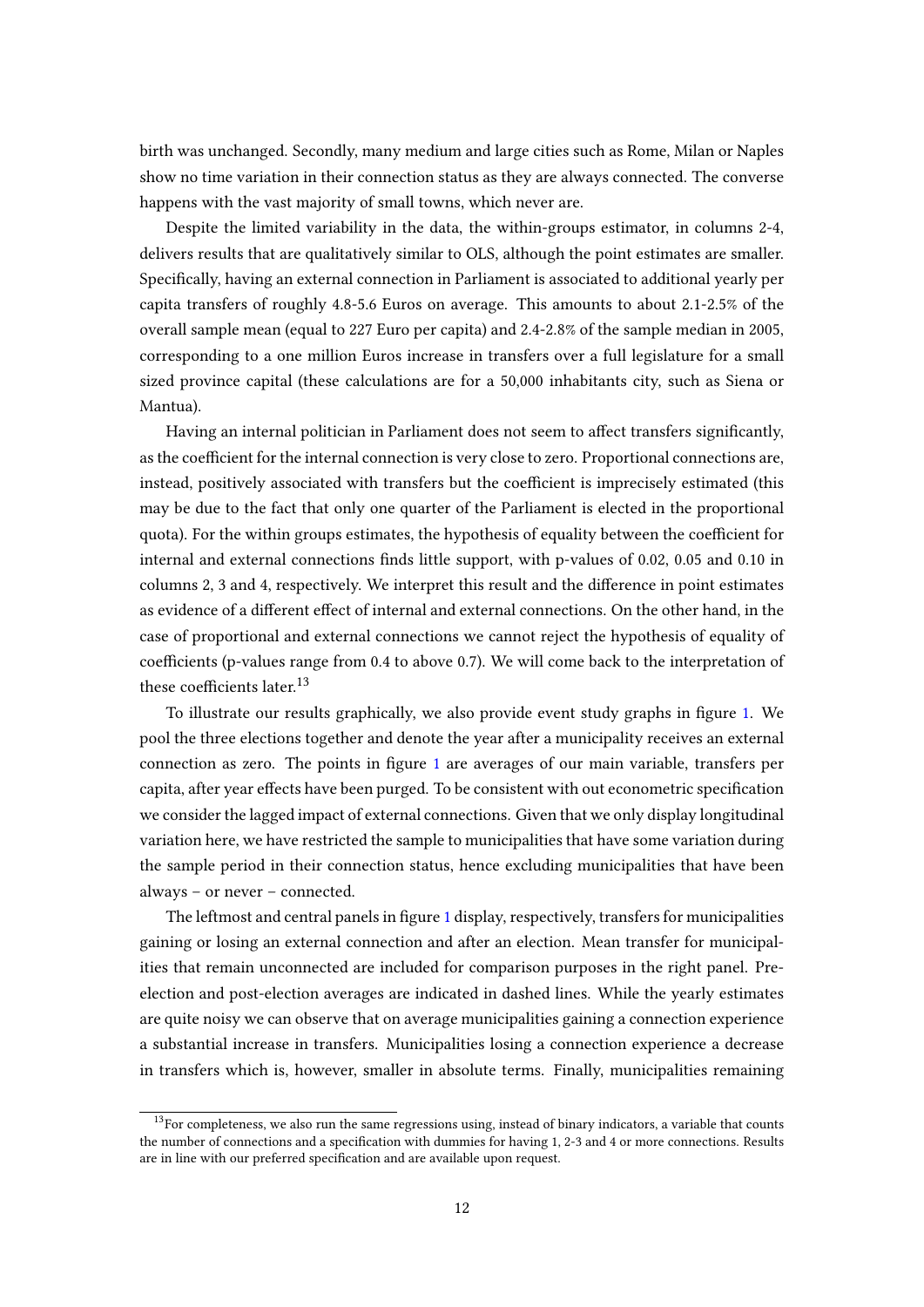<span id="page-13-0"></span>

| <b>BASELINE RESULTS</b> |                      |                |                   |                   |
|-------------------------|----------------------|----------------|-------------------|-------------------|
|                         | <b>OLS</b>           | Within-groups  |                   |                   |
|                         | (1)                  | (2)            | $\left( 3\right)$ | $\left( 4\right)$ |
|                         | Transfers p.c.       | Transfers p.c. | Transfers p.c.    | Transfers p.c.    |
| Ext. connect            | $10.\overline{4***}$ | $5.59***$      | $4.81**$          | $3.99***$         |
|                         | (3.43)               | (2.17)         | (2.20)            | (1.95)            |
| Int. connect            | 4.46                 | $-1.19$        | $-0.90$           | $-0.15$           |
|                         | (2.93)               | (2.47)         | (2.59)            | (2.27)            |
| Prop. connect           | $6.28*$              | 4.57           | 4.28              | 3.32              |
|                         | (3.79)               | (3.00)         | (3.05)            | (2.79)            |
| Controls                | Y                    | Y              | Y                 | Y                 |
| Year effects            | Y                    | N              | Y                 | Y                 |
| Region effects          | Y                    | N              | N                 | N                 |
| Region-year effects     | N                    | N              | N                 | Y                 |
| Municipality effects    | N                    |                |                   | Y                 |
| $R^2$                   | 0.39                 | 0.64           | 0.66              | 0.67              |
| Observations            | 89203                | 89203          | 89203             | 89203             |

TABLE 2

Notes: The dependent variable is transfers from the central government in 2005 Euros per capita. Standard errors are robust to heteroskedasticity and clustered at the municipality level. \* p < 0.1, \*\* p < 0.05, \*\*\* p < 0.01.

without a connection experience a very slight change in average transfers equal to about 1 Euro per capita.



<span id="page-13-1"></span>

Notes: These graphs plot the yearly evolution of transfers received by municipalities gaining (left panel) or losing (central panel) an external connection. We label the year after an election (1997 and 2002) as zero. Municipalities not gaining any connection are also reported in the rightmost panel for comparison. Transfers per capita are in Euros (after removing year effects and adding the estimated constant term to all coefficients). Means before and after elections are represented as dashed horizontal lines.

#### 4.2. Internal and external politicians: different incentives

The typical explanation for pork-barrel spending in the literature is that politicians that want re-election have geographically concentrated incentives to please their district [\(Weingast,](#page-27-0)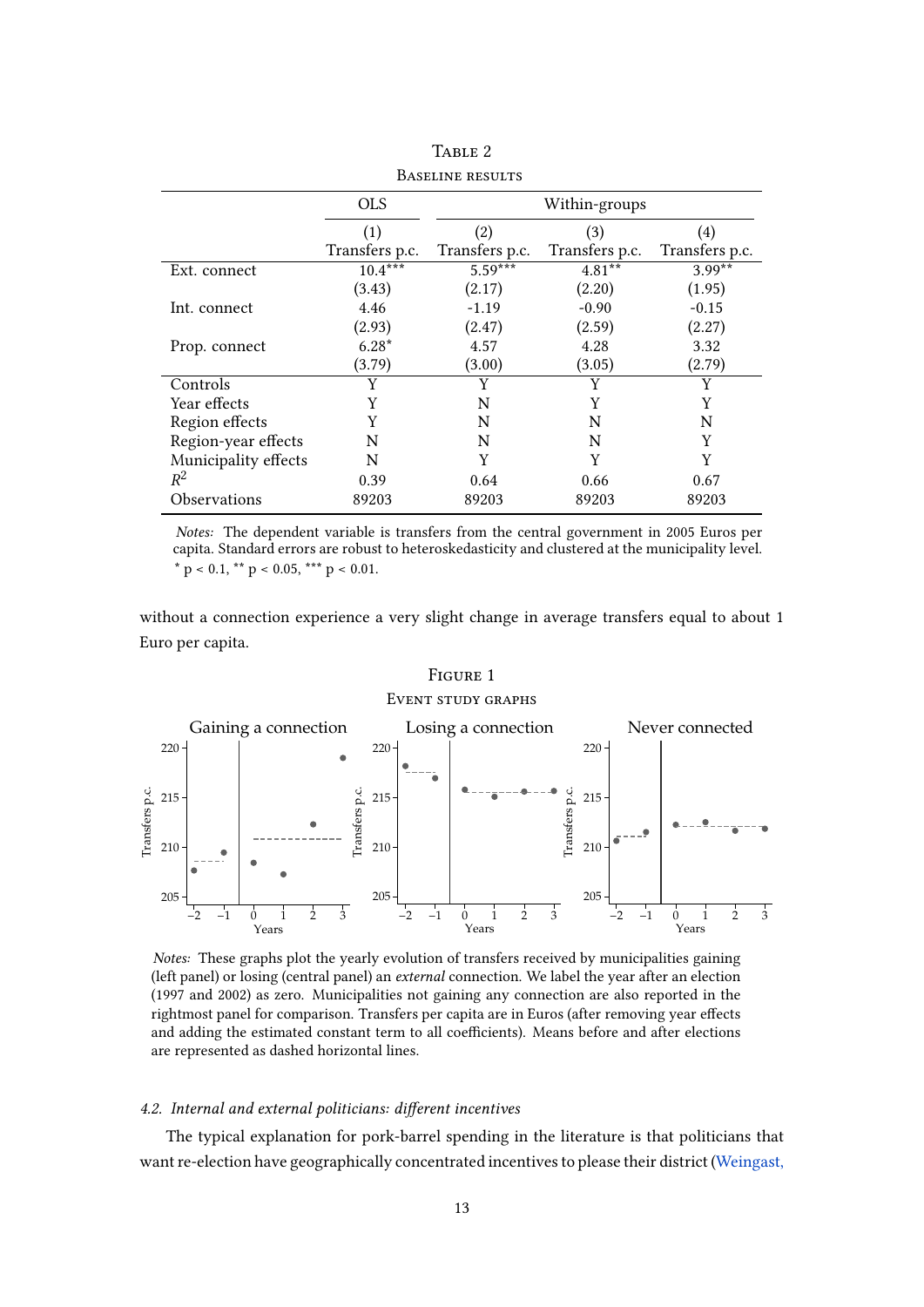[Shepsle and Johnsen](#page-27-0) [1981,](#page-27-0) [Aidt and Shvets](#page-26-1) [2012\)](#page-26-1). It is then natural to ask whether our results are driven by differences in the electoral incentives of internal and external politicians. In our period of study roughly half of the Parliament was re-elected in each legislature. Among those re-elected in the majoritarian quota, around 83% did so in the same electoral district. If we look at transitions between internal, external and proportional statuses we see that 80% of externals remain externals, about 17% go into the proportional quota, and only 3% become internals.<sup>14</sup> Given that re-election in other districts is rare, favouring voters in the current district appears to be a reasonable strategy to pursue.

A consequence of this argument, however, is that electoral incentives are an unlikely explanation for our findings, as it is externals that are associated with additional resources to their birthplace, and this birthplace lies outside their district of election. For internal politicians we find no effect, despite the fact that their birth town does belong to their district. This is not particularly surprising if we bear in mind that the municipality of birth generally only accounts for a small fraction of the district's population, and electoral incentives for an internal politician may discourage her from favouring her birthplace.

#### The Trade-off between Electoral Incentives and Birth-Town Bias

In order to investigate the interplay between re-election incentives and the birth town bias documented above we study how the estimated effects vary across the electoral cycle. Electoral incentives are likely to be especially pressing towards the end of the legislature when voters' attention rises.<sup>15</sup> By interacting our connection variables with indicators for being in the first or in the last year of the term we can test for the existence of a cycle in transfers.

The *first year* dummy takes value one in election years (that is in 1994, 1996 and 2001), while *last year* is one in 2000 and 2005.<sup>16</sup> We estimate the fixed effect model with year-region dummies including the interactions of the first and last year indicators with our connection variables and report results in table [3.](#page-15-0) We keep the connection variables in all specifications, and include different interactions in each column.

Results in column 1 show that in the first year of a legislature all types of connections are associated with additional positive spending to municipalities  $-$  although the coefficients are statistically indistinguishable from zero  $-$  while the effect for the remaining years, captured by the non-interacted connection dummies, is positive only for externals and proportional. When we include, in column 2, only the interactions for last year of the term, we see that spending is remarkably reduced in the last years compared to the rest of the legislature. The negative sign of the interaction terms and the magnitude of the coefficients suggest that the

<sup>&</sup>lt;sup>14</sup>Similar figures hold for internals with 77% remaining internals, 17% becoming proportionals and roughly 6% becoming externals.

 $15$ This would be a case of an *opportunistic spending cycle*, in which politicians may manipulate public policy in order to increase their chances of re-election. For evidence on this, see, e.g. [Akhmedov and Zhuravskaya](#page-26-7) [\(2004\)](#page-26-7) or, in the Italian context, [Repetto](#page-27-11) [\(2015\)](#page-27-11) and [Alesina and Paradisi](#page-26-8) [\(2014\)](#page-26-8).

<sup>&</sup>lt;sup>16</sup>Given that the 1994 term ended unexpectedly, we do not consider 1995 as the last year of the legislature (its dummy is set to zero). Including it, however, leaves results qualitatively unchanged. Also, repeating the exercise using the first two and last two of the legislature (instead of just one) leads to very similar results.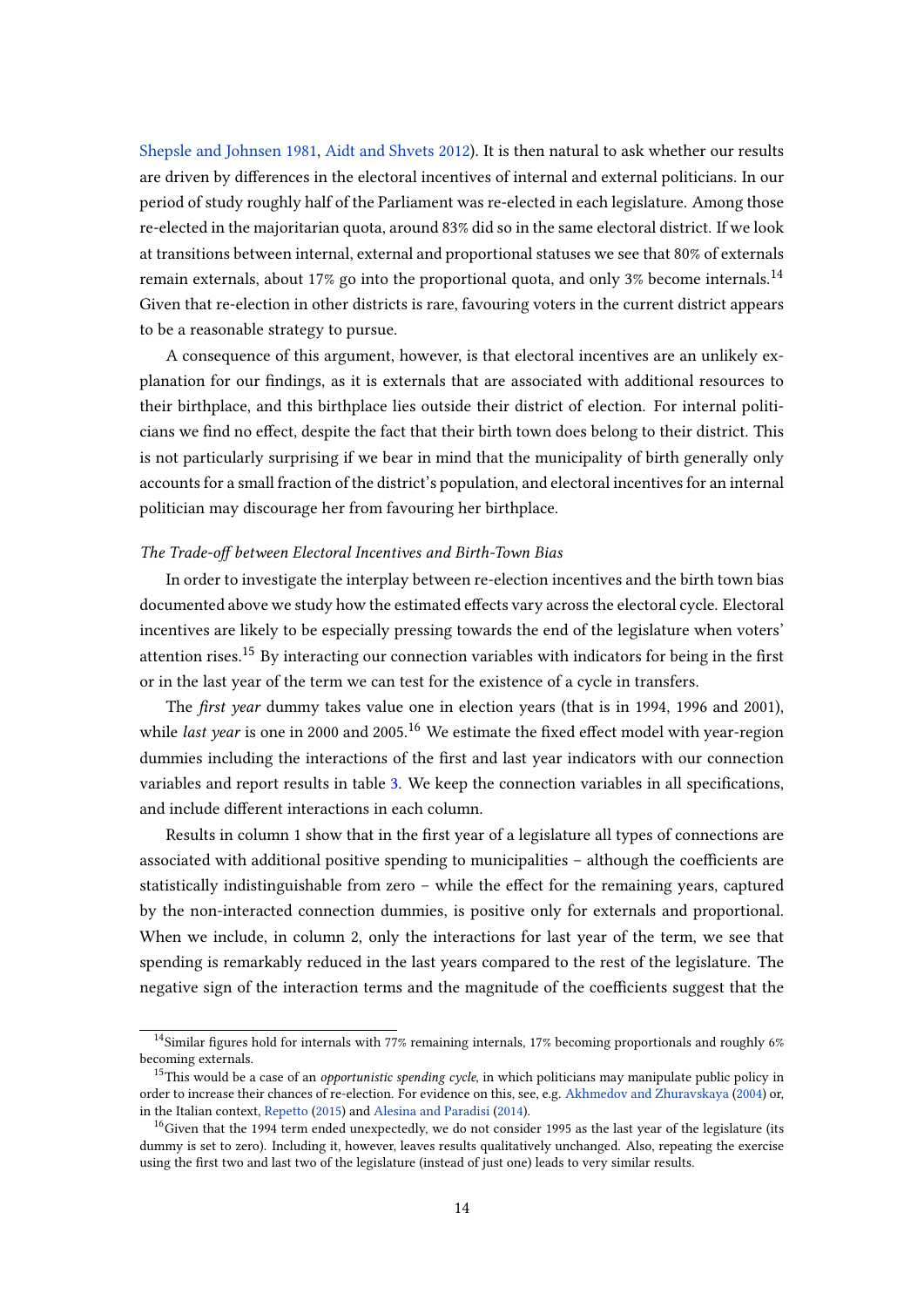<span id="page-15-0"></span>

| OPENDING CYCLE RESULIS |                |                |                |  |
|------------------------|----------------|----------------|----------------|--|
|                        | (1)            | (2)            | (3)            |  |
|                        | Transfers p.c. | Transfers p.c. | Transfers p.c. |  |
| Int.*first year        | 3.18           |                | 2.04           |  |
|                        | (2.09)         |                | (2.02)         |  |
| Ext.*first year        | 3.20           |                | 1.91           |  |
|                        | (2.60)         |                | (2.52)         |  |
| Prop.*first year       | 1.45           |                | 0.39           |  |
|                        | (3.07)         |                | (3.10)         |  |
| Ext. connect           | $3.15*$        | $4.99**$       | $4.40**$       |  |
|                        | (1.66)         | (2.06)         | (1.71)         |  |
| Int. connect           | $-1.06$        | 0.69           | 0.024          |  |
|                        | (2.02)         | (2.34)         | (2.04)         |  |
| Prop. connect          | 2.86           | 4.01           | 3.86           |  |
|                        | (2.36)         | (2.93)         | (2.49)         |  |
| Int*last year          |                | $-6.07***$     | $-5.46***$     |  |
|                        |                | (1.35)         | (1.07)         |  |
| Ext*last year          |                | $-6.53***$     | $-5.97***$     |  |
|                        |                | (1.51)         | (1.12)         |  |
| Prop.*last year        |                | $-5.19***$     | $-5.06***$     |  |
|                        |                | (1.92)         | (1.76)         |  |
| Controls               | Y              | Y              | Y              |  |
| Year effects           | Y              | Y              | Y              |  |
| Region effects         | N              | N              | N              |  |
| Region-year effects    | Y              | Y              | Y              |  |
| Municipality effects   | Y              | Y              | Y              |  |
| $R^2$                  | 0.67           | 0.67           | 0.67           |  |
| Observations           | 89203          | 89203          | 89203          |  |

TABLE 3 spending cycle results

Notes: The dependent variable is transfers from the central government in  $2005$  Euros per capita. First year is an indicator for being in the first year of the legislature (1994, 1996 and 2001), whereas last year is an indicator for being in the last year (2000 and 2005). All specifications include municipality and year-region fixed effects. Standard errors are robust to heteroskedasticity and clustered at the municipality level.

\*  $p < 0.1$ , \*\*  $p < 0.05$ , \*\*\*  $p < 0.01$ .

transfers received by all connected municipalities drop to the level of unconnected ones in the pre-election years. In the last column we include all interactions, and the coefficients maintain the signs although they slightly vary in magnitude.

The main conclusion that can be drawn from this exercise is that the birth town bias is substantially reduced in the years preceding elections, possibly because politicians increase transfers only when re-election in Parliament is not an immediate concern. This suggests that the politician faces a trade-off between pushing to send pork to her birthplace and working to please her electorate. This trade-off can be seen as a particular case of the one at the heart of the career concerns models in [Persson and Tabellini](#page-27-5) [\(2002\)](#page-27-5), where politicians need to choose between extracting rents to their personal benefit and supplying a public good, to please voter and be re-elected. Even if internals and externals share the same preference for sending money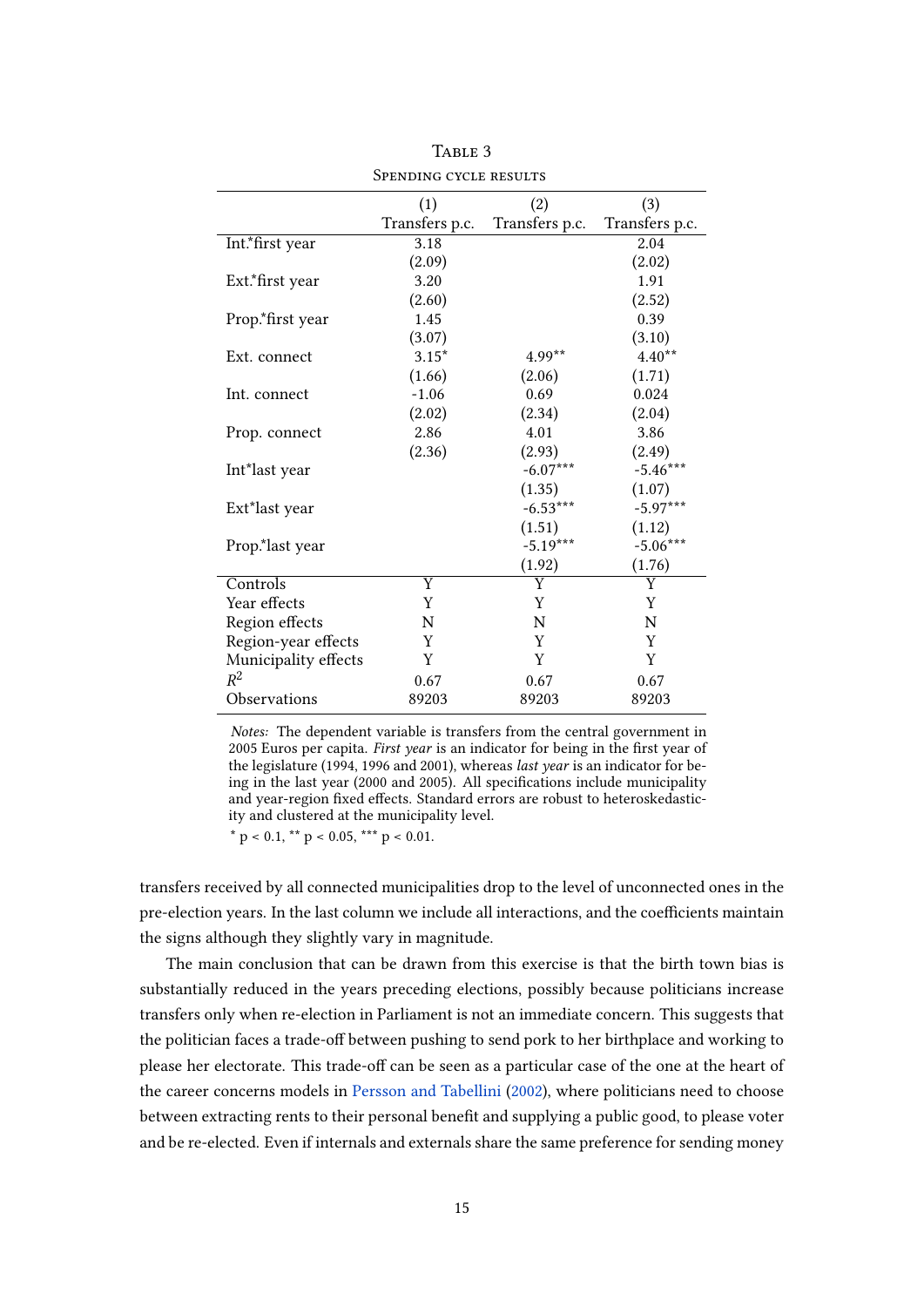home, the difference in birth town bias could still arise as the result of the different trade-offs that both politicians face.

To further investigate this point, we inspect the legislative activity of internals and externals. We complement our data on Parliament members with the dataset used in [Marangoni and](#page-27-8) [Tronconi](#page-27-8) [\(2011\)](#page-27-8), which includes information on the number of private member bills that each politician presented as first signer disaggregated into those that are directed to i) any Italian region, ii) her region of election and iii) her region of birth.<sup>17</sup> Those bills rarely become law but are used by parliamentarians as a way to take position and as a signal to their constituency of their daily work. We report tabulations for these variables separating internals and externals in table [4.](#page-16-0)

TABLE 4

<span id="page-16-0"></span>

| LOCALNESS OF POLITICIANS                                              |                  |           |             |
|-----------------------------------------------------------------------|------------------|-----------|-------------|
| Panel A: Internals, externals and bills                               |                  |           |             |
|                                                                       | <b>Internals</b> | Externals | $Ext - int$ |
| # all bills                                                           | 10.85            | 10.68     | $-0.17$     |
|                                                                       |                  |           | $[1.28]$    |
| # regional bills (all regions)                                        | 1.58             | 1.01      | $-0.57***$  |
|                                                                       |                  |           | [0.20]      |
| of which:                                                             |                  |           |             |
| % bills to region of election                                         | 84.49            | 65.40     | $-19.10***$ |
|                                                                       |                  |           | [4.54]      |
| % bills to region of birth                                            | 84.49            | 12.25     | $-72.24***$ |
|                                                                       |                  |           | $[4.09]$    |
| Observations                                                          | 371              | 156       |             |
|                                                                       |                  |           |             |
| <b>Panel B:</b> Test if externals disproportionally target birthplace |                  |           |             |
|                                                                       |                  |           | $p$ -value  |
| Unweighted                                                            |                  |           | $0.026***$  |

Notes: Private member bills sponsored by members of the Camera who sponsored at least one bill. 1996 and 2001 legislatures only. Standard errors are reported in parenthesis. In panel B we report p-values for mean comparison tests for the share of regional bills sponsored by externals that are directed to their region of birth (12.25%). In the Unweighted line we report the p-value of a t-test of the null that this number is statistically different from 5%. In the Population weighted line, instead, we compare the share of birth region bills with the share of Italian population living in that region, and test the null that the difference between the two is zero. Source of legislative data: [Marangoni and Tronconi](#page-27-8) [\(2011\)](#page-27-8).

Population Weighted 0.097<sup>∗</sup>

The average number of bills sponsored per term is comparable in both categories, but there

 $17$ Notice that bills are classified at the regional level, so that we are not able to tell whether bills were targeted to a specific birthplace or to other municipalities within the region of election. For this reason we exclude from our analysis those externals that are elected inside their region of birth. Data are available only for the Camera and for the 1996 and 2001 legislatures.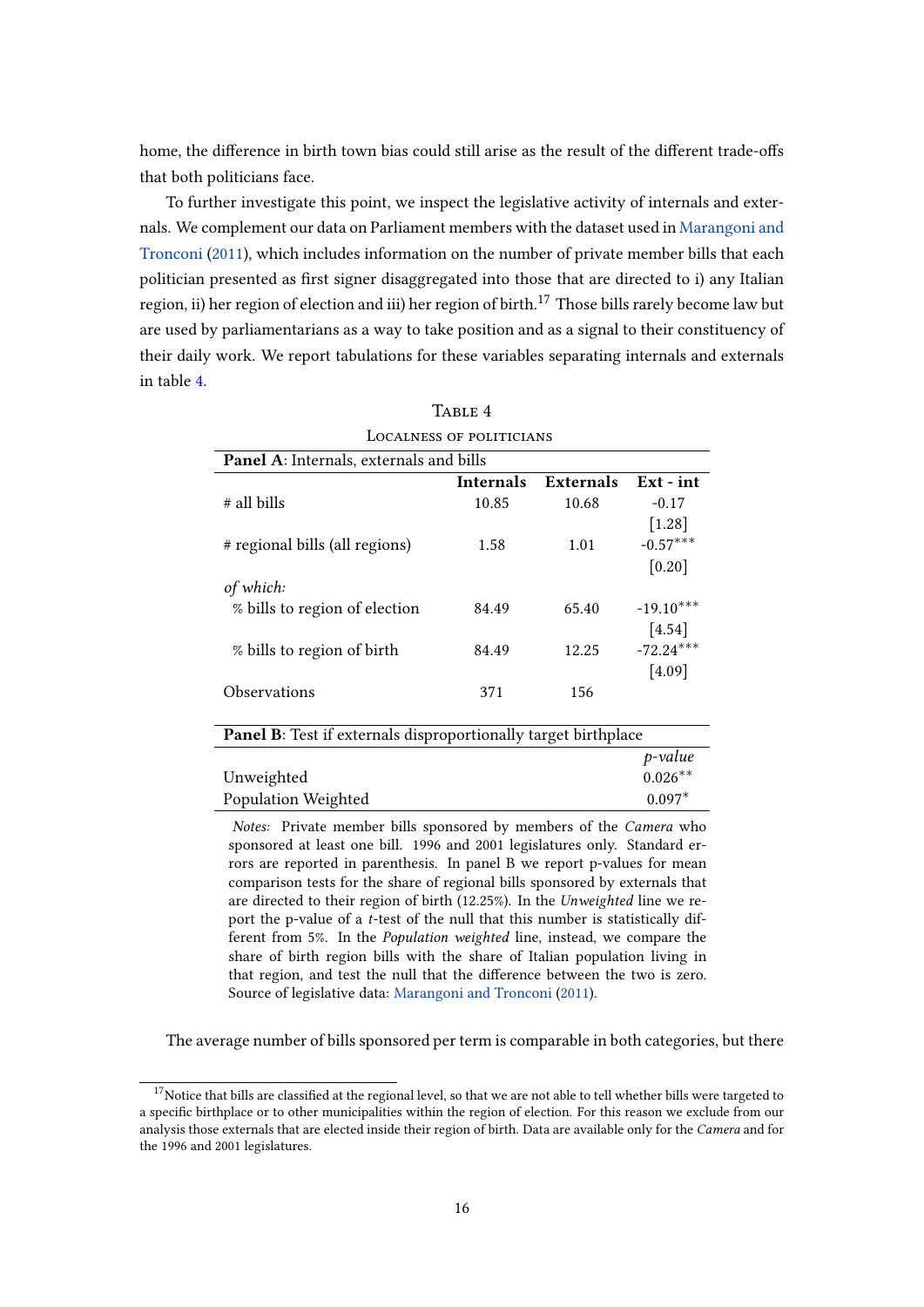are differences in the target of these bills. Internals sponsor more regional bills and more bills directed to their region of election (and birth) than externals. Of all sponsored bills, internals devote a larger fraction to their region of election. In the second column we see that in their legislative activity externals target both their region of election and, interestingly, their region of birth, with as much as 12.25% of all regional bills they sponsor. However, given that Italy has 20 regions, if politicians sponsor several regional bills during a legislature, some might be directed to the region of birth by mere chance even if no targeting was planned. To test whether there is evidence of externals deliberately targeting their birth region over others we perform two statistical tests. In the first case (unweighted) we compare the observed figure with 5% - i.e. the value that one would expect if externals target bills randomly across the 20 Italian regions. In the second test (population weighted) we compare the share of bills to the region of birth to the share of Italian population living in that region.<sup>18</sup> This procedure aims to take into account that larger regions are more likely to be targeted. The p-values for these statistical tests are reported in panel B of table [4.](#page-16-0) In both cases, at the 10% level we reject the null that the observed figure is the result of chance. We interpret these results as evidence that externals disproportionately target their region of birth in legislative efforts, which is consistent with the birth town bias in transfers documented in the baseline results of table [2.](#page-13-0)

#### District Level Analysis

If the amount of resources available for distributing pork is limited and internals are more concerned about their district of election, districts that elected an external politician might receive, on average, less transfers than the ones represented by an internal. In order to test this hypothesis we aggregate transfers at the district level for both the Camera and the Senato. We then regress transfers per capita on an indicator that equals one if the district is represented by an external politician, separately for each chamber. We add as controls a cubic in population, density, surface and different sets of time or region-time dummies. After dropping special regions and multi-district cities such as Milan, Palermo and Rome, we are left with 364 districts for the Camera and 187 for the Senato.

Since each district is necessarily represented by either an internal or an external politician, the coefficient on *ext.connect* can be interpreted as the conditional effect of having elected an external on transfers.

We see in table [5](#page-18-1) that municipalities in districts that elected an external representative in the Camera receive between 12.6 and 24.2 less Euros per capita in government transfers each year (for the OLS specifications, columns 1-3), and the same pattern is found for the Senate. Given the very small time series variation (few districts switch from an internal to an external in the sample), however, when we include district fixed effects the estimated coefficients are not significantly different from zero at conventional levels.

<sup>&</sup>lt;sup>18</sup>Specifically, for each politician, we subtract this share from the share of regional bills that are directed to the region of birth. Then, we take the average of all these numbers and test the null hypothesis that this average is zero.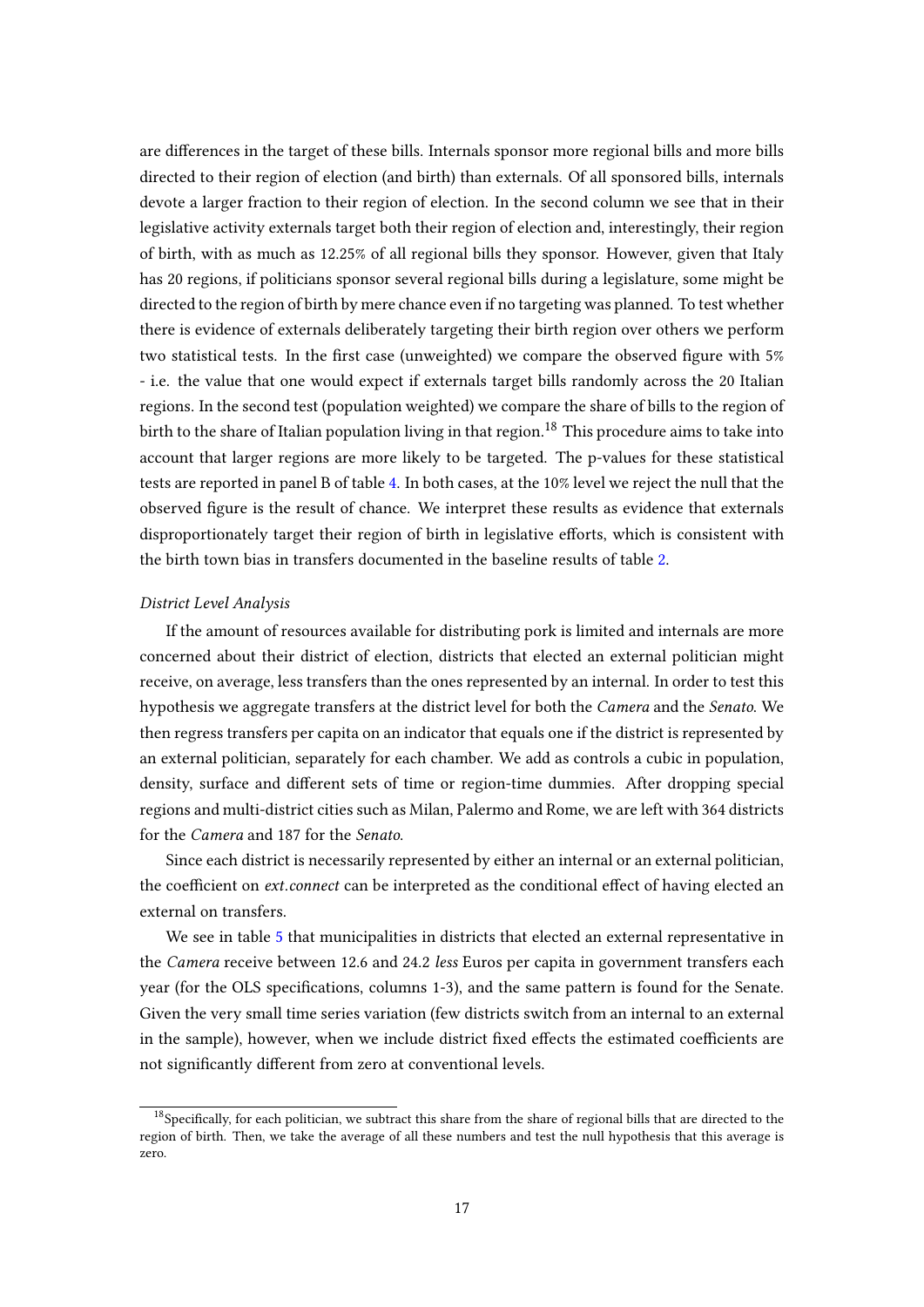<span id="page-18-1"></span>

| DISTRICT-LEVEL ANALYSIS |                |                |                |                |
|-------------------------|----------------|----------------|----------------|----------------|
|                         | Transfers p.c. | Transfers p.c. | Transfers p.c. | Transfers p.c. |
| <b>Panel A:</b> Camera  |                |                |                |                |
| Ext. connect            | $-24.3***$     | $-12.7***$     | $-12.6***$     | $-0.90$        |
|                         | (4.69)         | (3.29)         | (3.35)         | (2.00)         |
| $R^2$                   | 0.11           | 0.51           | 0.57           | 0.83           |
| Observations            | 4368           | 4368           | 4368           | 4368           |
| <b>Panel B: Senato</b>  |                |                |                |                |
| Ext. connect            | $-26.8***$     | $-7.57**$      | $-8.18**$      | 2.33           |
|                         | (5.43)         | (3.72)         | (3.88)         | (3.11)         |
| $R^2$                   | 0.18           | 0.63           | 0.70           | 0.88           |
| <b>Observations</b>     | 2244           | 2244           | 2244           | 2244           |
| Controls                | Y              | Y              | Y              | Y              |
| Year effects            | Y              | Y              | Y              | Y              |
| Region effects          | N              | Y              | N              | N              |
| Region-year effects     | N              | N              | Y              | N              |
| Constituency effects    | N              | N              | N              | Y              |

TABLE 5

Notes: The dependent variable is transfers from the central government in 2005 Euros per capita, aggregated at the district level. Standard errors are robust to heteroskedasticity and clustered at the district level.

 $*$  p < 0.1,  $*$  p < 0.05,  $**$  p < 0.01.

This result provides some additional evidence in favour of the hypothesis that internals may be more focused on favouring their district of election than externals. Moreover, if we also consider that we find birth town bias for externals and not for internals, it is consistent with both types of politicians standing in different points of the trade-off between re-election incentives and birth town bias.

As the results in this section suggest, re-electoral incentives cannot explain the observed birth town bias. Moreover, favouring the district of election and the town of birth seem to be competing objectives, each being more or less pressing in different years of the term and among different types of politicians. In particular, pleasing the district's voters seems to be more compelling for internals than for externals as argued above and shown in Table [5.](#page-18-1) Given that re-election incentives are an unlikely explanation for our findings, the following section is devoted to investigating possible alternative mechanisms.

#### <span id="page-18-0"></span>5. Mechanisms

This section explores possible mechanisms behind the birth town bias. We consider two potential channels. First, we investigate the role of post-congressional careers of members of the Parliament, and then we consider the effect of personal connections in their birth towns on transfer decisions. The role of internal migration of Italian voters as a possible source of electoral incentives driving birth town bias is explored in the Online Appendix.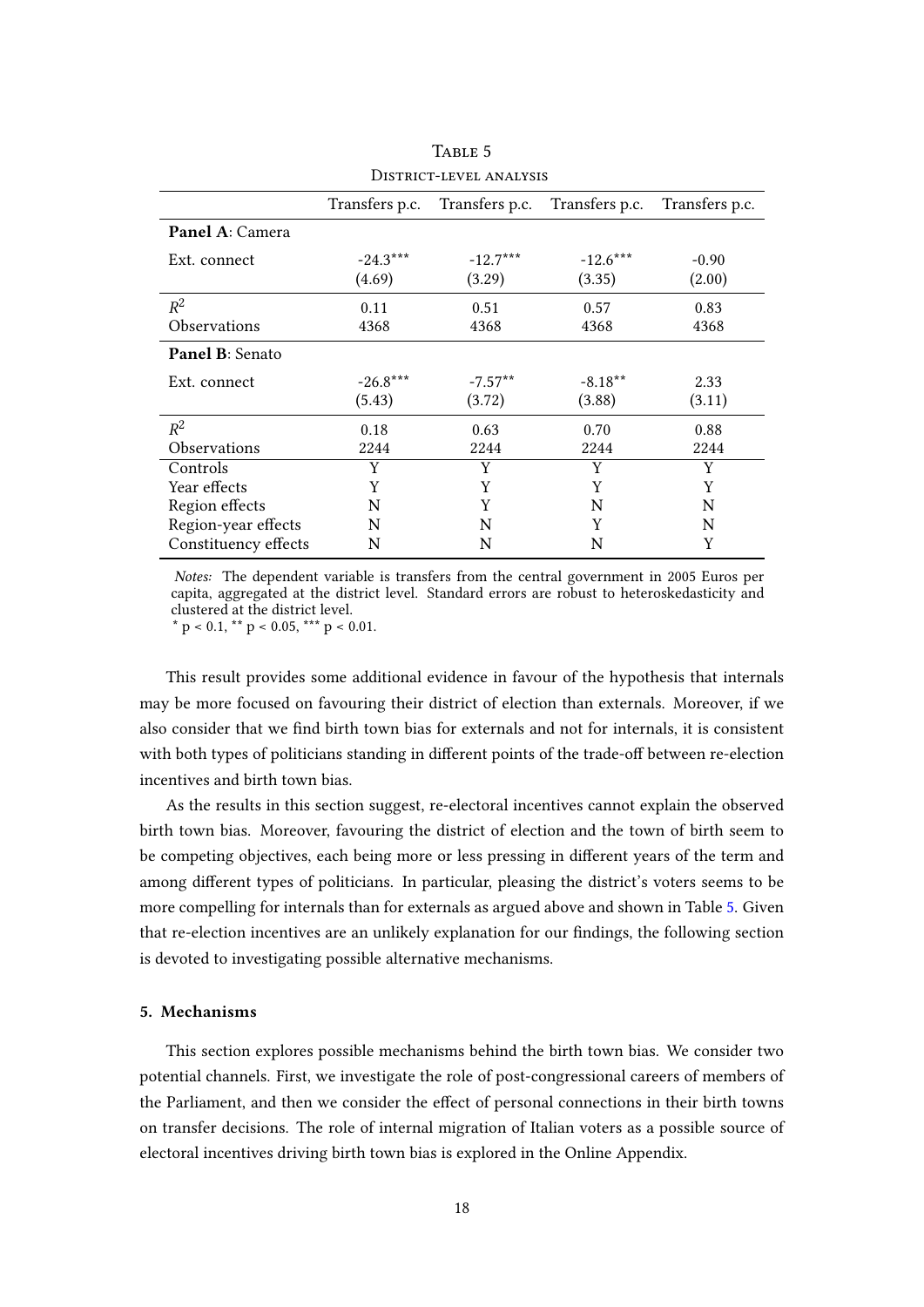#### 5.1. Post-congressional career

In each election between 1994 and 2006, about half of the Parliament was renewed. High turnover has historically forced many parliamentarians to seek a career after Congress. As [Merlo et al.](#page-27-12) [\(2008\)](#page-27-12) show, 44.2 percent of all legislators in their sample for post-war Italy continued in politics after exiting Parliament, and more than one third of them were elected at the local level (town, province or region).

In light of this, legislators may divert transfers to their birth town as a way to improve their prospects of a local career at the municipal level. A direct test of the link between post-congressional career concerns and transfers is infeasible because meaningful measures of popularity at the local level are generally unavailable. Yet, there is at least one veriable implication: parliamentarians who are interested in taking a position in their birth town later should be the ones who most actively affect transfers while in office.

We collect data on all elected officials at the town level – that is, mayors, vice-mayors and members of the council, as well as mayoral candidates – for the period 1994-2014 and match them with our legislators' data using full name, year and town of birth.<sup>19</sup> Around 10.9% of the members of the Parliament pursued a post-congressional career in the birth town according to our definition. Roughly 18.7% of internals go back to the birth town, as opposed to only  $4.7\%$ of externals and 9.8% of proportionals. This difference does not necessarily reflect differences in preferences but may simply be the result of the fact that internals, who are also much more likely to have a pre-congressional career at the local level, are better known in the birth town and have easier access to connections.

In order to test whether our results are driven by future career concerns, we add to our baseline specification interactions of our connection dummies with indicators that equal one when the corresponding connection is driven by at least one legislator with post-congressional experience in their birthplace. In our definition a politician has post-congressional experience if, after exiting Parliament for the first time, she goes back to the birth town and runs for mayor or is elected as committee member or town councillor.

Estimation results are presented in the first column of table  $6$ , in which we estimate our baseline model with time effects only.<sup>20</sup> Results are consistent with the career concerns hypothesis: externals with a subsequent post-congressional career are associated with 11.9 more transfers to the birth town than other externals. The positive coefficients suggest that externals with a subsequent career at the local level are more actively transferring resources to their birthplace while in office.

In the baseline results, internals do not appear to divert transfers home and the additional effect for those who later pursue a post-congressional career at the local level is also indistin-

 $19$ Although it is possible that there are politicians with coinciding name, year and town of birth in our dataset, we believe that mismatches using this algorithm are rare. The data on mayoral candidates do not include information on neither the year nor the municipality of birth so the matching for candidates is done using the full name only.

 $20$ In this section we have to further split connections into small groups, hence reducing even more the variation in the data. For this reason, we choose not to include region-time interactions in any of the specifications. Once including region-time interactions, although signs are preserved, statistical significance is sometimes lost.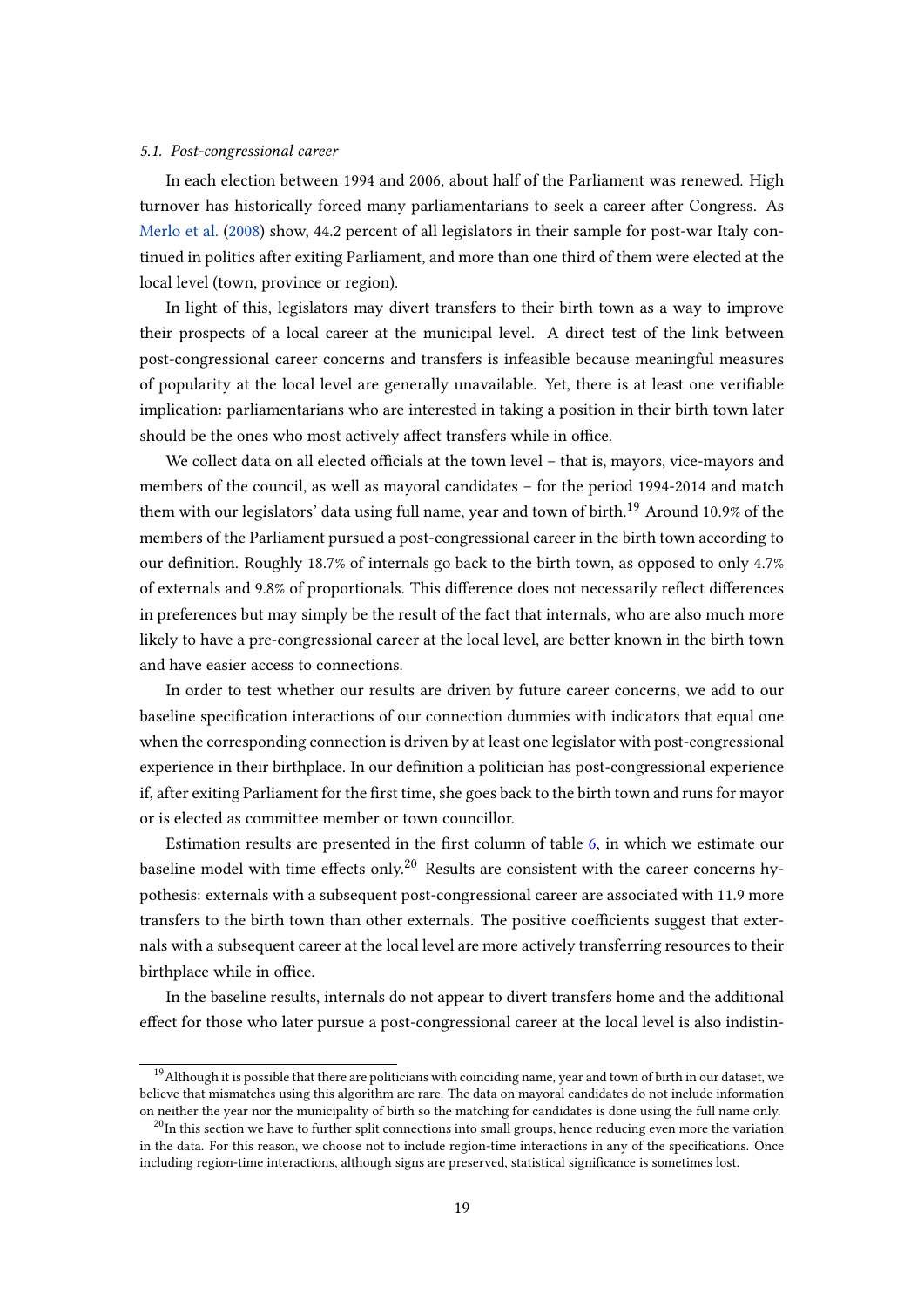guishable from zero. This may be explained by the fact that – even if internals and externals had the same preference for sending money home – internals might face a higher electoral cost of favouring their municipality relative to externals, for whom the birth town is outside the district of election. Moreover, internal politicians are already well established local figures and, hence, may not need to further improve their popularity at the local level.

While this empirical specification is the best we can do given the available data, it has some limitations that affect the interpretation of the results. The experience variable is obtained using ex post information on realized transitions of legislators to local governments. However, the decision to transfer funds to the birthplace is taken previously, when the legislator does not know when she will be leaving Parliament and whether she will pursue a career at the local level at all. Furthermore, for some politicians the career in Congress was still not over in 2014, when our sample ends. Therefore, our local experience variables are only a proxy for the intention of the politician to go back to her birthplace and point estimates of the interaction terms may be downward biased.

#### 5.2. Personal ties

There are several possible explanations behind the birth town bias other than career concerns. For example, politicians may have a personal connection to interested parties in their town of birth. One type of interested party is the local mayor. Members of the Parliament might be more inclined towards sending resources home if the mayor is of her same party.

To see whether being aligned with parliamentarians helps municipal governments to secure additional transfers we construct, for each type of connection, an indicator that equals one if municipality *i* has at least one connection in year  $t - 1$  belonging to the same party as the mayor in office. The three indicators are then added to our estimating equation [1.](#page-10-0) Results are reported in column 2 of table [6.](#page-21-0) Due to the widespread presence of independent candidates who run at the local level without the support of national parties, the number of aligned municipalities in the sample is relatively small.<sup>21</sup> In fact, of all connected towns, only 8.3%-34.9% (depending on the year) of all municipalities are aligned. Estimates reveal that internals are associated with substantially more transfers to their birth town when this town is aligned with at least one parliamentarian. Specifically, internal connections favour their birth town with roughly 15 Euros per capita each year if the mayor belongs to their same political party, a coefficient that is more than three times larger than the baseline effect found for external connections and equal to almost 7% of the sample mean. No additional effect is found for external (and proportional) connections when the mayor of their town is aligned.

Notice that this does not necessarily contradict the baseline result of no effect of internal connections. In fact, it may be the case that internals are willing to pay the electoral cost that comes from favouring a town over others only when the mayor belongs to their party. Additionally, as table [1](#page-9-0) in section [3](#page-6-0) suggests, internals are more likely to be part of the local

 $^{21}$ For example, in 2005 almost 85% of all Italian mayors belonged to a list that was not officially connected to any party.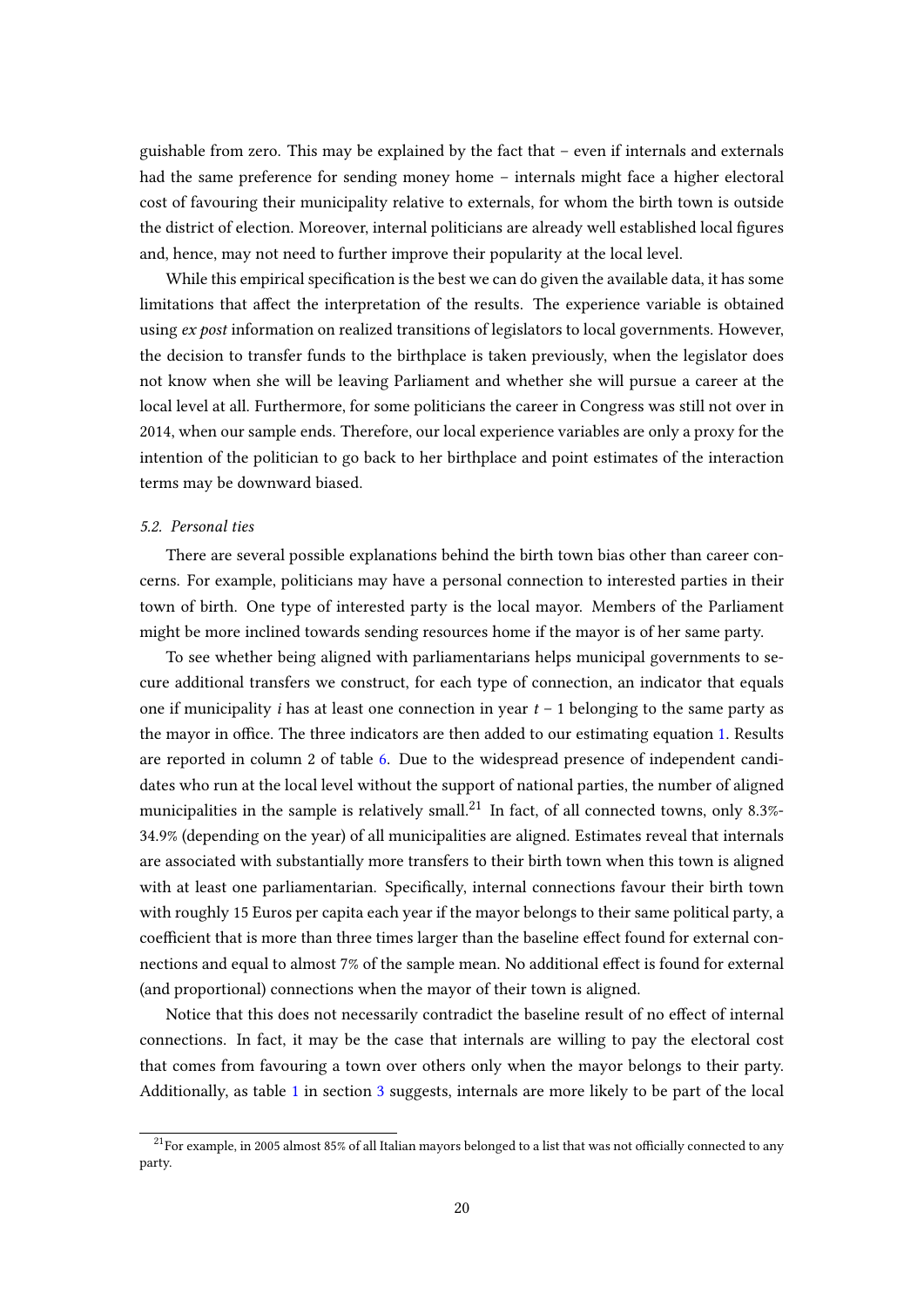<span id="page-21-0"></span>

| <b>MECHANISMS</b>    |                         |                         |                |                         |
|----------------------|-------------------------|-------------------------|----------------|-------------------------|
|                      | Post-congress           | Aligned party           | Same surname   | All variables           |
|                      | (1)                     | (2)                     | (3)            | (4)                     |
|                      | Transfers p.c.          | Transfers p.c.          | Transfers p.c. | Transfers p.c.          |
| Ext. connect         | $4.09*$                 | $4.71***$               | $4.55***$      | $3.89*$                 |
|                      | (2.32)                  | (1.96)                  | (2.23)         | (2.04)                  |
| Int. connect         | $-1.03$                 | $-3.44$                 | $-0.94$        | $-3.27$                 |
|                      | (2.86)                  | (2.55)                  | (2.72)         | (2.97)                  |
| Prop. connect        | 4.93                    | 5.18                    | 4.39           | 5.60                    |
|                      | (3.82)                  | (3.67)                  | (3.12)         | (4.32)                  |
| Ext.*Posterior exp.  | $11.8*$                 |                         |                | $11.7*$                 |
|                      | (6.80)                  |                         |                | (7.02)                  |
| Int.*Posterior exp.  | 0.11                    |                         |                | 0.13                    |
|                      | (4.45)                  |                         |                | (4.53)                  |
| Prop.*Posterior exp. | $-5.74$                 |                         |                | $-4.49$                 |
|                      | (10.27)                 |                         |                | (9.52)                  |
| Ext.*Aligned Party   |                         | 1.28                    |                | 1.44                    |
|                      |                         | (8.66)                  |                | (8.51)                  |
| Int.*Aligned Party   |                         | $15.5***$               |                | $15.9***$               |
|                      |                         | (5.78)                  |                | (5.84)                  |
| Prop.*Aligned Party  |                         | $-7.63$                 |                | $-7.25$                 |
|                      |                         | (7.94)                  |                | (7.67)                  |
| Ext.*Same Surname    |                         |                         | 8.85           | 4.08                    |
|                      |                         |                         | (6.96)         | (7.68)                  |
| Int.*Same Surname    |                         |                         | 0.19           | $-3.70$                 |
|                      |                         |                         | (4.50)         | (4.89)                  |
| Prop.*Same Surname   |                         |                         | $-1.80$        | 0.94                    |
|                      |                         |                         | (6.90)         | (6.80)                  |
| Controls             | $\overline{\mathrm{Y}}$ | $\overline{\mathrm{Y}}$ | Y              | $\overline{\mathrm{Y}}$ |
| Year effects         | Y                       | Y                       | Y              | Y                       |
| Region-year effects  | N                       | N                       | N              | $\mathbf N$             |
| Municipality effects | Y                       | Y                       | Y              | Y                       |
| $R^2$                | 0.66                    | 0.66                    | 0.66           | 0.66                    |
| Observations         | 89203                   | 89203                   | 89203          | 89203                   |

TABLE 6

Notes: The dependent variable is transfers from the central government in 2005 Euros per capita. The variable *Posterior exp* is a dummy equal to one if municipality  $i$  is the birth town of at least one parliamentarian in office in  $t-1$  that pursued a career there after leaving Parliament. For each type of connection (Internal, External or Proportional), the interaction with the Aligned Party is one when municipality  $i$  has at least one connection in year  $t - 1$  belonging to the same party as the mayor in office. The variable Same surname is one if the municipality is the birth town of a member of the Parliament in office that has the same surname as the current mayor. All specifications include municipality and year fixed effects. Standard errors are robust to heteroskedasticity and clustered at the municipality level.

\* p < 0.1, \*\* p < 0.05, \*\*\* p < 0.01.

party administration and they may be willing to acknowledge their electoral base and their party for their support by helping the mayor and her government with additional resources.

Another type of personal connection politicians may have is that generated by friends, family, or other acquaintances – such as members of the local party structure that helped them reach the Parliament. Testing whether the birth town bias is related to this type of personal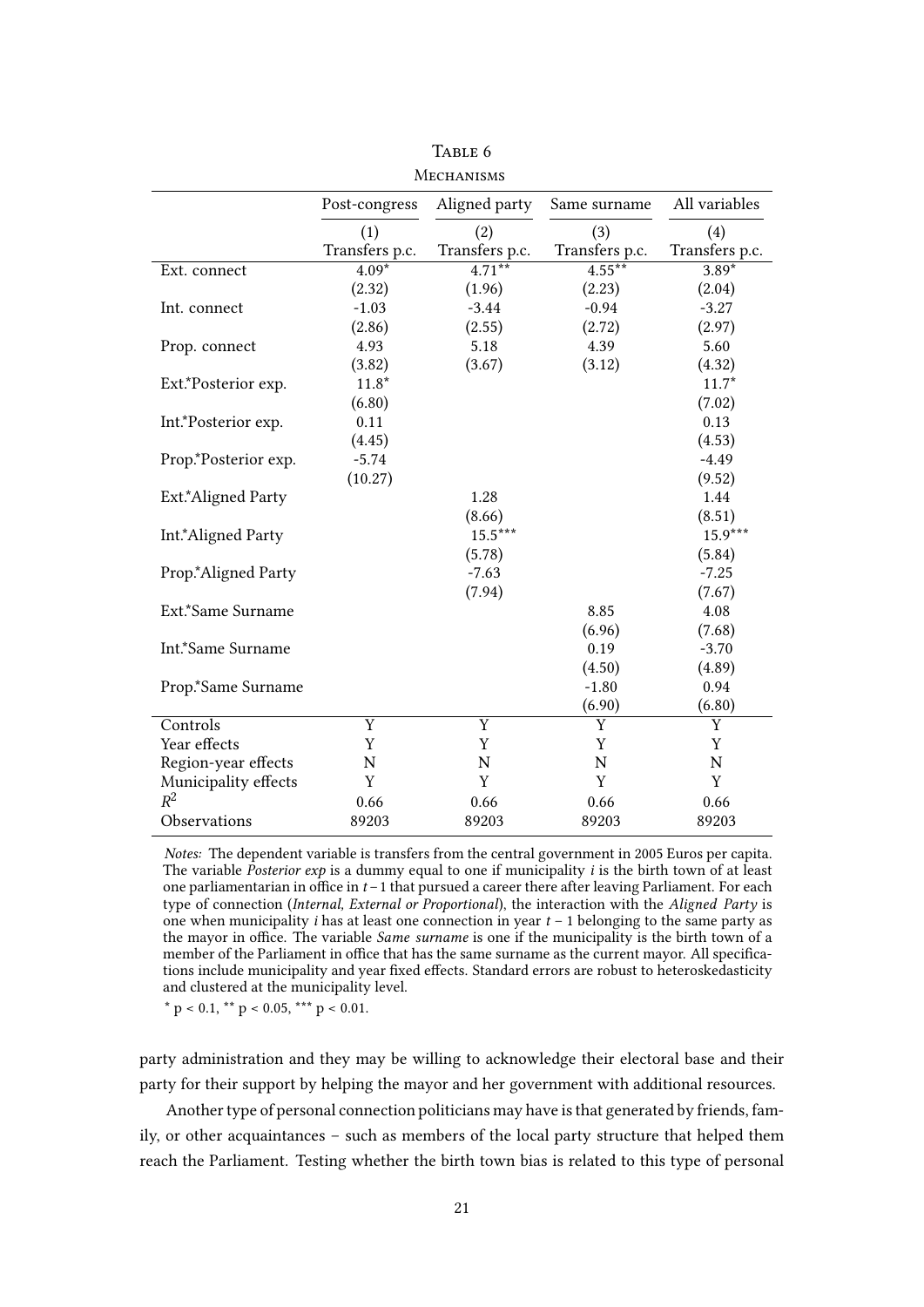connections is challenging because most of this network of relationships is unobservable. To try to obtain some evidence on this hypothesis we construct, for internals, externals and proportional connections an indicator that is equal to one if a municipality is the birth town of at least one member of the Parliament in office that has the same surname of the current mayor. This variable is imperfect because sharing the surname does not necessarily mean being related and, vice versa, two persons with different surnames might be relatives or close friends. But it might still capture, albeit noisily, whether the mayor has some kind of personal connection with members of Parliament. Depending on the year, there are from 19 to 33 parliamentarians in our sample that share the surname with the mayor of their birth town, and in more than half of the cases these two persons are actually the same. $22$ 

In column 3 of table [6](#page-21-0) we show that municipalities whose mayor shares the same last name with at least one member of the Parliament do not appear to receive additional transfers. Although the estimated effect for the external connections is positive, the little variation in this variables renders the point estimates statistically indistinguishable from zero, so that this exercise brings no evidence in favour of an additional effect of sharing the same name with the mayor. $23$ 

In the last column of the table we include all the interactions discussed before to see whether one mechanism prevails over the other. Results are in line with the separate estimations, suggesting that post-congressional careers and party alignment both play a role in the allocation decisions of members of Parliament. This section also sheds light on the interpretation of the baseline result for externals by showing that an important driver of these politicians' decisions could be their post congressional career concerns.

#### <span id="page-22-0"></span>6. Placebos and robustness checks

While the municipality effects deal with fixed unobservable differences, it is still possible that time-varying shocks which affect both transfers and the political influence of a municipality bias the baseline estimates in table [2.](#page-13-0) The idea of the placebos we propose below is to use variables that may be correlated to a municipality's political salience but that are not directly related to the budgetary process.

First, we use data on elections outcomes to pin down the identity and the birth town of runners-up in all single member district votes. In a single member district election there is always a winner, who takes a seat in Parliament, and one or more losers. We construct a dummy variable, *false ext. connect*, analogously to *ext. connect* but taking value one when a municipality is the birthplace of at least one runner-up instead of a winner. Suppose that a municipality is affected by some shock that improves its political visibility. This shock simultaneously increase the amount of transfers received and possibly also the probability that a

 $^{22}$ In the period covered by our sample, the two offices were not incompatible, see Testo Unico degli Enti Locali (D.lgs. 267/2000), lemma 63.

 $^{23}$ Using an indicator taking value one when the mayor is a member of parliament yields very similar results.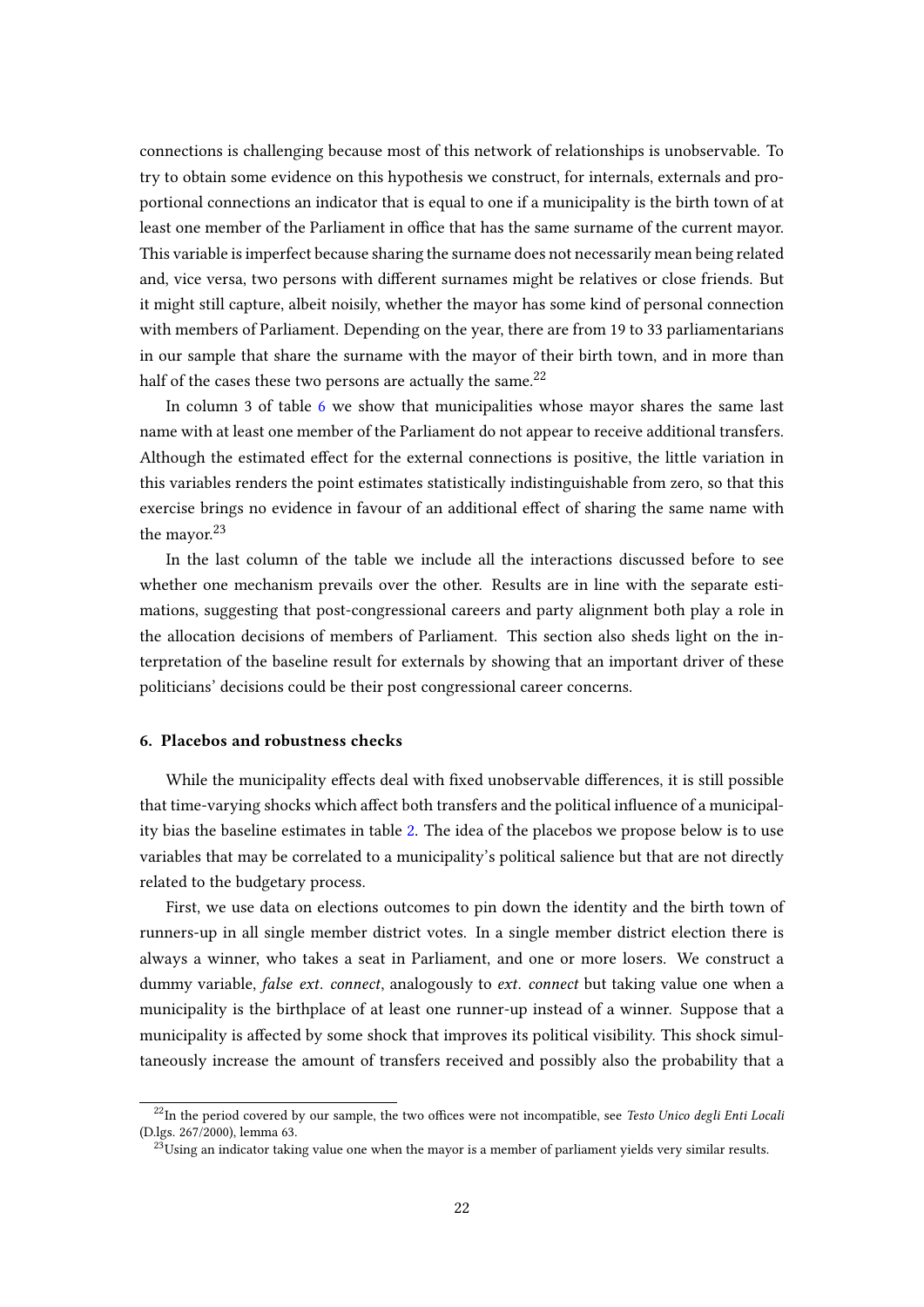politician born there stands for Parliament. While this co-movement would bias our baseline estimates, it would also induce a positive correlation between false ext. connect and transfers as long as the runner-up dummy is also affected by the political visibility shock. Following this argument, we replace our connection variables with the ones constructed using runners-up instead of winners and estimate the model again. The negative and statistically insignicant coefficient estimates for both of these indicators in column 1 of table [7](#page-24-0) reassuringly suggest that our results are not driven by the time varying political weight of different municipalities.

A similar intuition motivates our second placebo test. We use a dummy reg. connect taking value one if municipality i is the birthplace of a politician elected in a regional (as opposed to national) Parliament. As with the previous placebo, a significant coefficient here would point to some confounding factor driving both transfers and the probability of having a connection as there is no plausible way through which regional legislators may affect national transfers directly. In column 2 of table [7](#page-24-0) we show that having a regional connection, as expected, has no impact on central government transfers.

In the years prior to 1992 municipalities were allowed to take on mortgage debt that was later assumed by the central government. The instalments of this debt were paid yearly through transfers to the municipality for the corresponding amount.<sup>24</sup> After the system ceased to exist transfers went on for the following years to complete the payment of outstanding mortgages. In our third placebo we use these transfers as our dependent variable. In column 3 of table [7](#page-24-0) we show that our connection variables have no effect on this type of transfers.

Our final placebo changes the dependent variable to ordinary transfers (fondo ordinario). These are part of our total transfers variable but are destined to finance current expenditures and are arguably harder to manipulate. Column 4 of table [7](#page-24-0) confirms this hypothesis by showing that our connection variables have indeed a small and insignificant effect on ordinary transfers. Note that the  $R^2$  of the regression is substantially higher than before, meaning that the control variables suggested by the transfers law criteria (e.g. population, density etc.) do a much better job in explaining the variation in ordinary transfers than do for total transfers.

To test the robustness of our baseline results, we consider three variations of the original model. First, we estimate the model using the logarithm of transfers per capita as our dependent variable. This leads very similar results to those presented before, with external connections increasing transfers per capita by 1.62 percent. Our second robustness check includes the runner-up and regional connection variables false ext connect, false int connect and reg connect as controls in the baseline specification. Our main results remain qualitatively unchanged. Finally, we estimate a model in which connections are divided into regular connections (as defined above) and connections through members of a "key" commission in the Parliament. With this specification we want to check whether more influential (or simply better positioned) politicians are more capable to manipulate transfers. Results suggests that it

<sup>&</sup>lt;sup>24</sup>These are called the fondo sviluppo investimenti. Recall that we excluded those transfers from our main depen-dent variable definition, see section [2.](#page-5-0)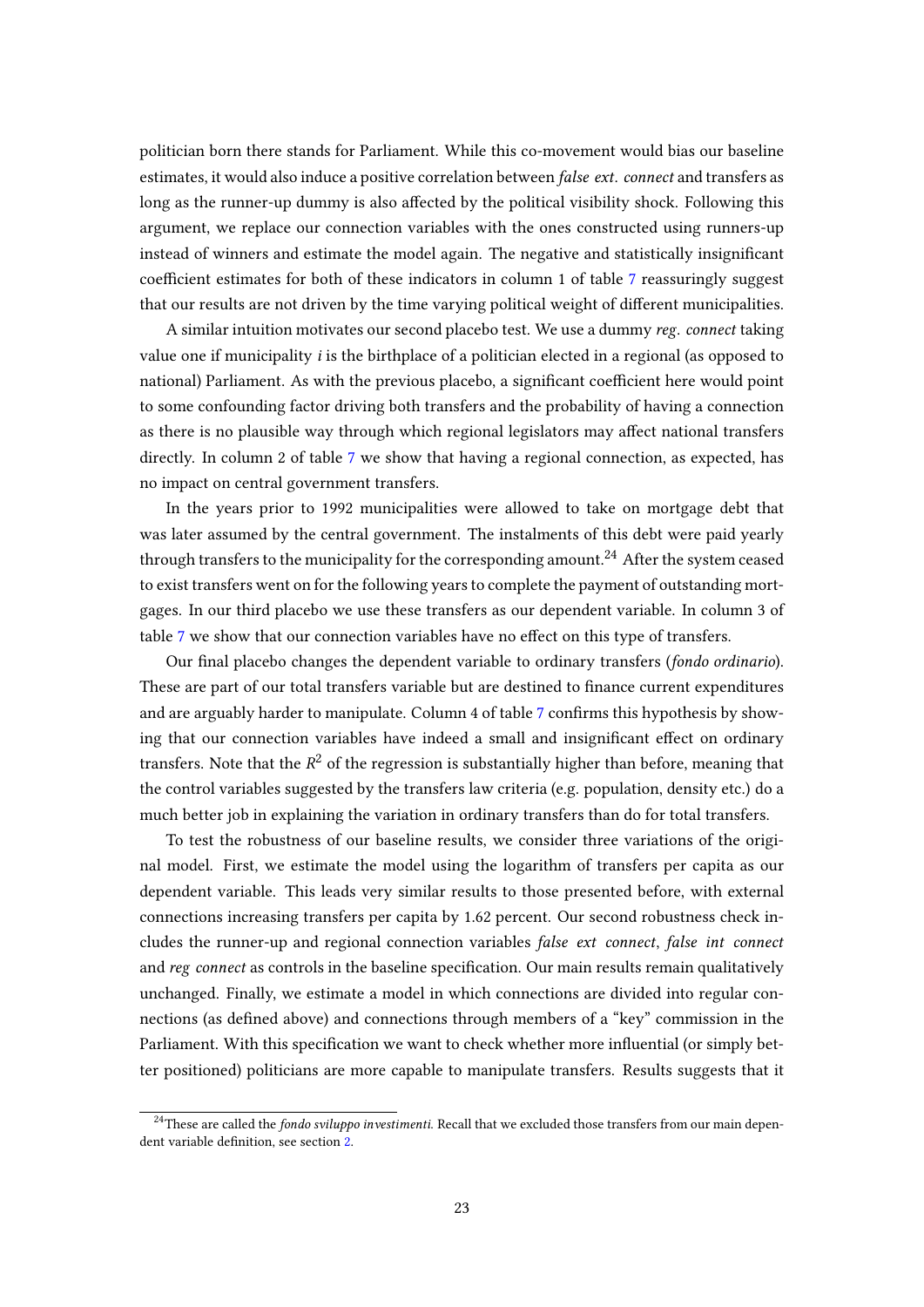<span id="page-24-0"></span>

| PLACEBOS             |                |                |                 |                   |
|----------------------|----------------|----------------|-----------------|-------------------|
|                      | (1)            | (2)            | (3)             | $\left( 4\right)$ |
|                      | Transfers p.c. | Transfers p.c. | Mortg. tr. p.c. | Ordinary tr. p.c. |
| False ext. connect   | $-1.77$        |                |                 |                   |
|                      | (1.99)         |                |                 |                   |
| False int. connect   | $-0.64$        |                |                 |                   |
|                      | (1.51)         |                |                 |                   |
| Reg. connect         |                | 0.34           |                 |                   |
|                      |                | (1.28)         |                 |                   |
| Ext. connect         |                |                | $-0.32$         | 1.30              |
|                      |                |                | (0.80)          | (1.41)            |
| Int. connect         |                |                | $-0.048$        | 0.033             |
|                      |                |                | (0.68)          | (1.37)            |
| Prop. connect        |                |                | $-0.54$         | 2.19              |
|                      |                |                | (0.83)          | (1.79)            |
| Controls             | Y              | Y              | Y               | Y                 |
| Year effects         | Y              | Y              | Y               | Y                 |
| Region effects       | N              | N              | N               | N                 |
| Region-year effects  | Y              | Y              | Y               | Y                 |
| Municipality effects | Y              | Y              | Y               | Y                 |
| $R^2$                | 0.67           | 0.67           | 0.86            | 0.95              |
| <b>Observations</b>  | 89203          | 89203          | 83889           | 89183             |

TABLE 7

Notes: The dependent variable in columns 1 and 2 is transfers from the central government. In column 3 the dependent variable is transfers for past mortgages, whereas in column 4 we use ordinary tranfers. All quantities are in 2005 Euros per capita. Standard errors are robust to heteroskedasticity and clustered at the municipality level.

 $*$  p < 0.1,  $**$  p < 0.05,  $***$  p < 0.01.

is indeed legislators' actions and not municipal-level unobservables that are behind our main results. Detailed results for these robustness checks are presented in the Online Appendix.

#### 7. Conclusions

In this paper we use data on government transfers at the municipal level to study if the birth towns of Italian members of Parliament are favoured in budgetary allocations. By using the town of birth as the link between geographical areas and political institutions, we exploit a different source of variation from those used in previous analyses of pork-barrel politics. This level of disaggregation, together with the single member district system in place in Italy, allows us to disentangle electoral motives from other possible drivers of birth town bias.

In order to study how electoral incentives shape allocation decisions, we divide politicians into those having their birthplace within their district of election (internals) and those having their birthplace elsewhere (externals). We observe that municipalities connected to Parliament through an external receive roughly 2 percent larger yearly per capita transfers. Given that the birth town bias appears to be driven only by externals and that these politicians have no electoral incentives to favour their birthplace, we conclude that re-election incentives cannot be driving our results. Re-election incentives for a parliamentarian appear, instead, to compete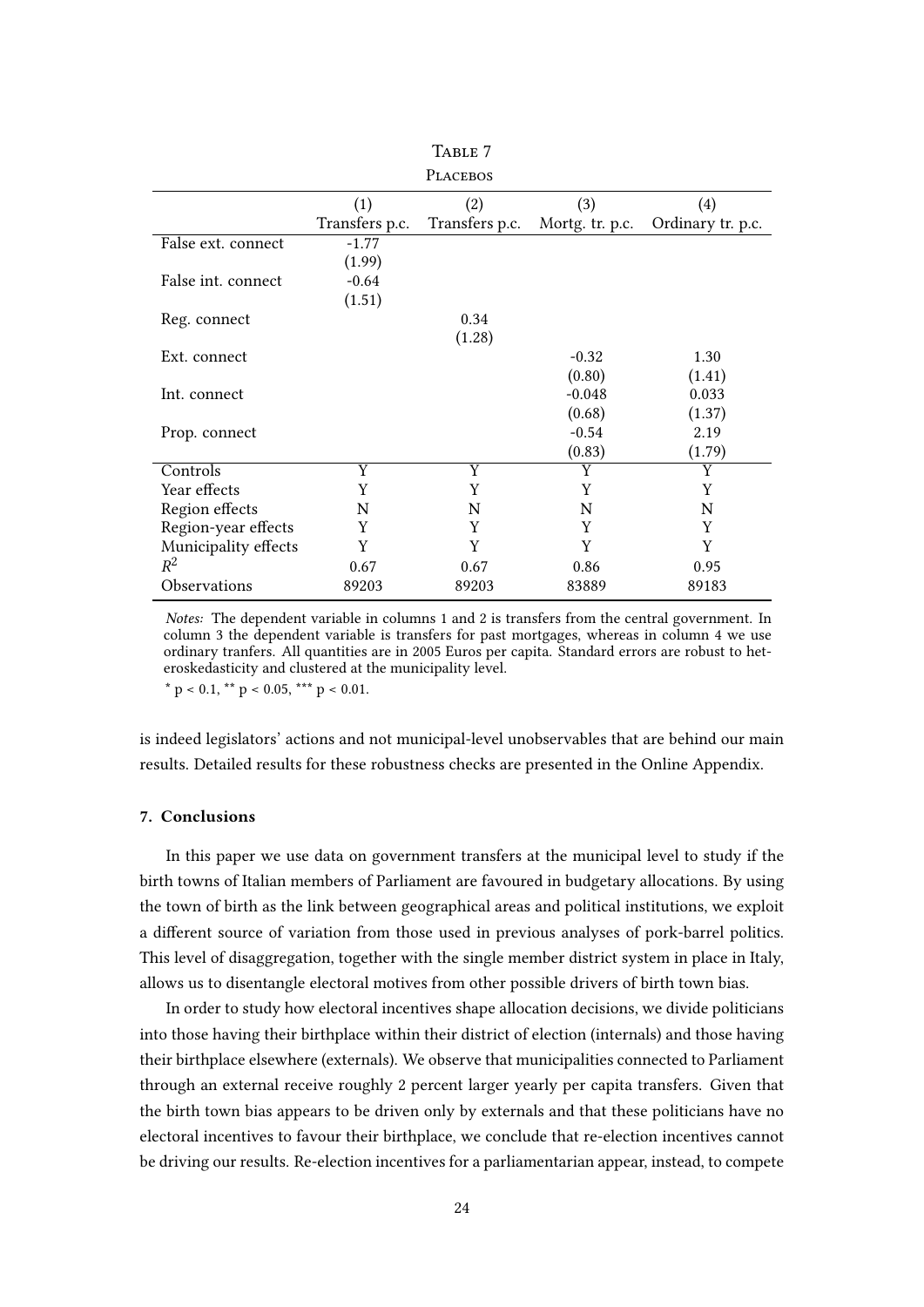with the incentive to favour the town of birth. In particular, we find that the amount of birth town bias evolves over the term, being large in the years just after legislative elections and disappearing toward the end of the term, when politicians are most focused on being re-elected in Parliament.

We then turn to study other possible incentives to favour the birthplace. First, we argue that post-congressional career considerations by incumbent legislators explain at least part of our results. By increasing transfers while in office, politicians may be able to improve their chances of being elected at the local level after exiting Parliament. Using data on politicians' career profiles, we find an additional effect of external parliamentarians who later ran for a local office. Then, we explore whether the presence of personal ties in the birth town could provide an alternative mechanism. In order to capture these links, we consider both alignment between the parliamentarian and the mayor along party lines and the existence of family links, captured by the legislator sharing the last name with the mayor. While we find that party alignment can play a role for internal politicians, it does not appear to be a relevant mechanism for externals. Finally, we do not find evidence in favour of an effect of family links between the politician and the local mayor.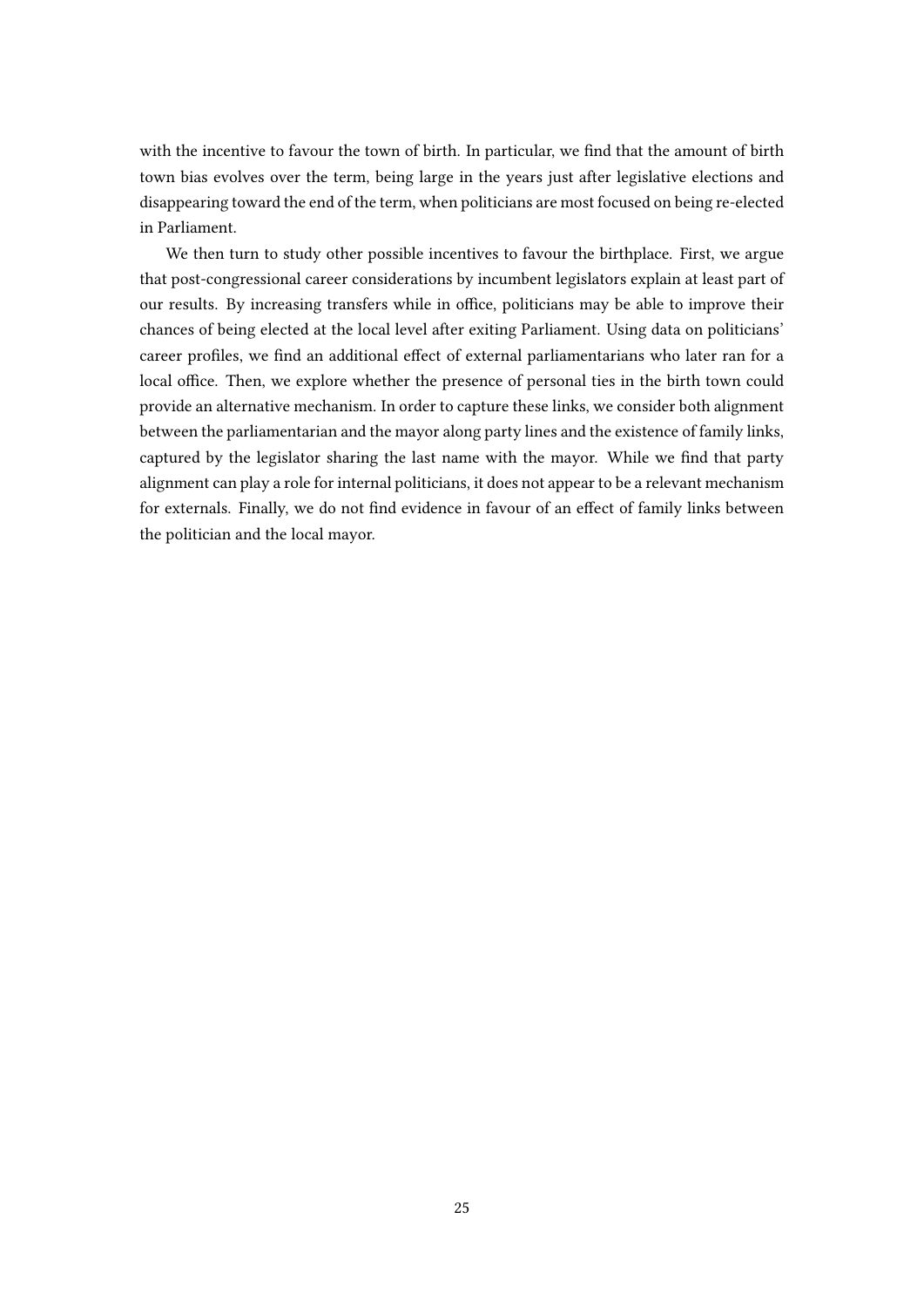#### Acknowledgements

We would like to thank the editor, two referees, Manuel Bagues, Stéphane Bonhomme, Alessandra Casella, Eshien Chong, Torun Dewan, Jon Fiva, Christian Fons-Rosen, Stefano Gagliarducci, Mónica Martínez-Bravo, Claudio Michelacci, Massimo Morelli, Diego Puga, and Pilar Sorribas-Navarro for useful comments and suggestions. We also thank seminar participants at CEMFI, Harvard Government, LSE SERC and LSE Government, together with participants at the 2013 EPCS meeting and the V Workshop on Fiscal Decentralization at IEB for valuable comments and remarks. We thank the Italian Ministry of Internal Affairs and Stefano Gagliarducci for data on candidates. Funding from the European Commission's Seventh Research Framework Programme through the European Research Council's Advanced Grant "Spatial Spikes" (contract number 269868) and nancial support from the AXA PhD scholarship are gratefully acknowledged by the first and second author, respectively.

#### References

- <span id="page-26-1"></span>Aidt, Toke S., and Julia Shvets. 2012. "Distributive Politics and Electoral Incentives: Evidence from Seven US State Legislatures." American Economic Journal: Economic Policy,  $4(3): 1-29.$
- <span id="page-26-7"></span>Akhmedov, A, and Ekaterina Zhuravskaya. 2004. "Opportunistic Political Cycles : Test in a Young Democracy Setting." The Quarterly Journal of Economics, 119 (4): 1301–1338.
- <span id="page-26-8"></span>Alesina, Alberto, and Matteo Paradisi. 2014. "Political Budget Cycles: Evidence from Italian Cities." National Bureau of Economic Research, Inc NBER Working Papers 20570.
- <span id="page-26-0"></span>Atlas, Cary M., Thomas W. Gilligan, Robert J. Hendershott, and Mark A. Zupan. 1995. "Slicing the Federal Government Net Spending Pie: Who Wins, Who Loses, and Why." The American Economic Review, 85(3): pp. 624–629.
- <span id="page-26-2"></span>Battaglini, Marco, and Stephen Coate. 2007. "Inefficiency in Legislative Policymaking: A Dynamic Analysis." The American Economic Review, 97(1): 118–149.
- <span id="page-26-5"></span>Cotta, Maurizio, and Luca Verzichelli. 2007. Political institutions in Italy. Oxford University Press.
- <span id="page-26-4"></span>Diermeier, Daniel, Michael Keane, and Antonio Merlo. 2005. "A Political Economy Model of Congressional Careers." American Economic Review, 95(1): 347–373.
- <span id="page-26-3"></span>Downs, Anthony. 1957. "An Economic Theory of Political Action in a Democracy." Journal of Political Economy,  $65(2)$ : pp. 135-150.
- <span id="page-26-6"></span>Gagliarducci, Stefano, Tommaso Nannicini, and Paolo Naticchioni. 2010. "Moonlighting politicians." Journal of Public Economics, 94(9-10): 688–699.